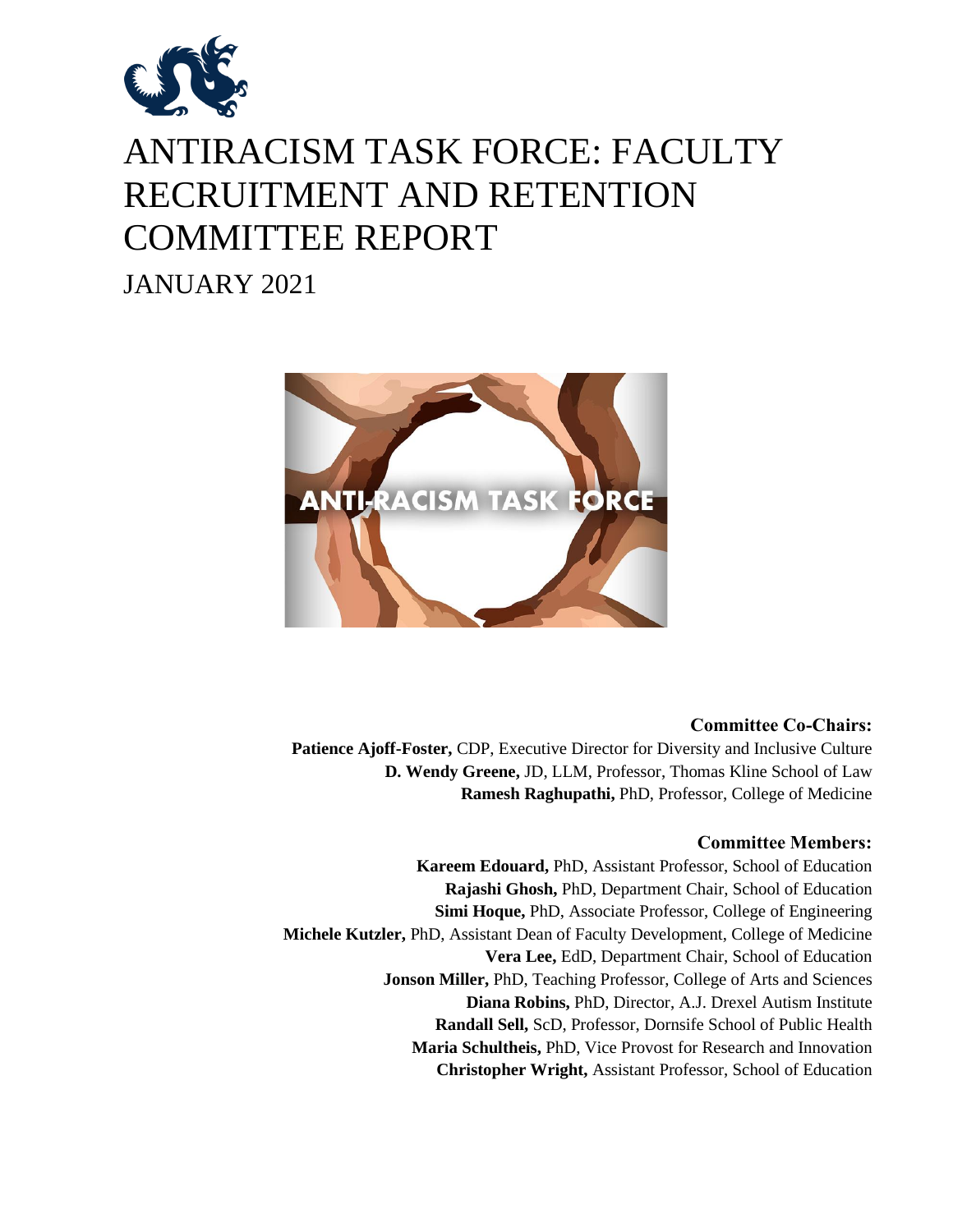# **Table of Contents**

| OBJECTIVE I: Establish Inclusive and Equitable Hiring Practices to Attract Black    |
|-------------------------------------------------------------------------------------|
|                                                                                     |
| OBJECTIVE II: Establish Policies, Processes, and Initiatives throughout the Faculty |
|                                                                                     |
|                                                                                     |
|                                                                                     |
|                                                                                     |
|                                                                                     |
|                                                                                     |
| Appendix A: List of Some Institutions Reviewed and Referenced  15                   |
|                                                                                     |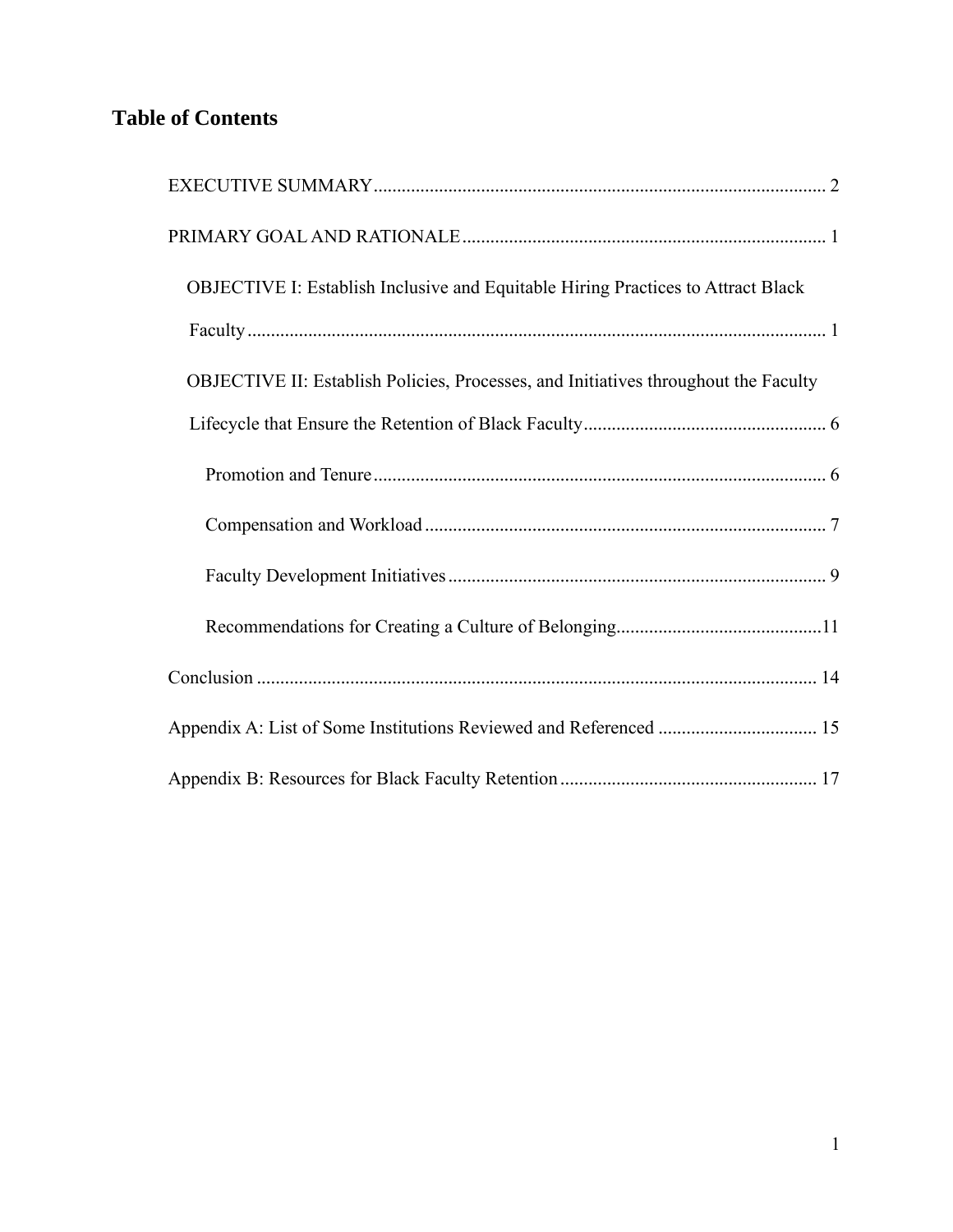#### **EXECUTIVE SUMMARY**

<span id="page-2-0"></span>**Black faculty currently make up only 4.1 percent of the 1,241 fulltime faculty at Drexel University; this is underrepresented compared to 8 percent of our student body identifying as Black.** Although the 51 Black faculty are distributed across Drexel's fifteen Schools and Colleges, some academic units fare worse in outcomes than others. For instance, of the 129 full-time faculty in the College of Engineering (CoE), only one identifies as Black according to data retrieved from Tableau. The numbers are similar for the College of Computing and Informatics (CCI) with one Black faculty out of 62, and the School of Biomedical Engineering and, Science and Health with one Black faculty out of 27. This means that students, especially Black students, in these academic units could go through their entire career at Drexel without having had one Black professor, a fact that was expressed by multiple students during listening sessions triggered in part by the murder of George Floyd.

Furthermore, only 26 of the 51 full-time Black faculty are either tenured or on tenure track (T/TT). The College of Nursing and Health Professions, which currently has the highest number of Black Faculty at 12, only has four T/TT Black faculty. This is followed by the School of Education with 8 (6 T/TT), and the Dornsife School of Public Health with 7 (5 T/TT). The chart below is a representation of Black faculty by numbers in Drexel's Schools and Colleges during the 10-year period from 2010-2020.



These are just some of the highlights from the information reviewed by the Faculty Recruitment and Retention sub-Committee (FRRC) from September to December 2020 as part of its charge in the Antiracism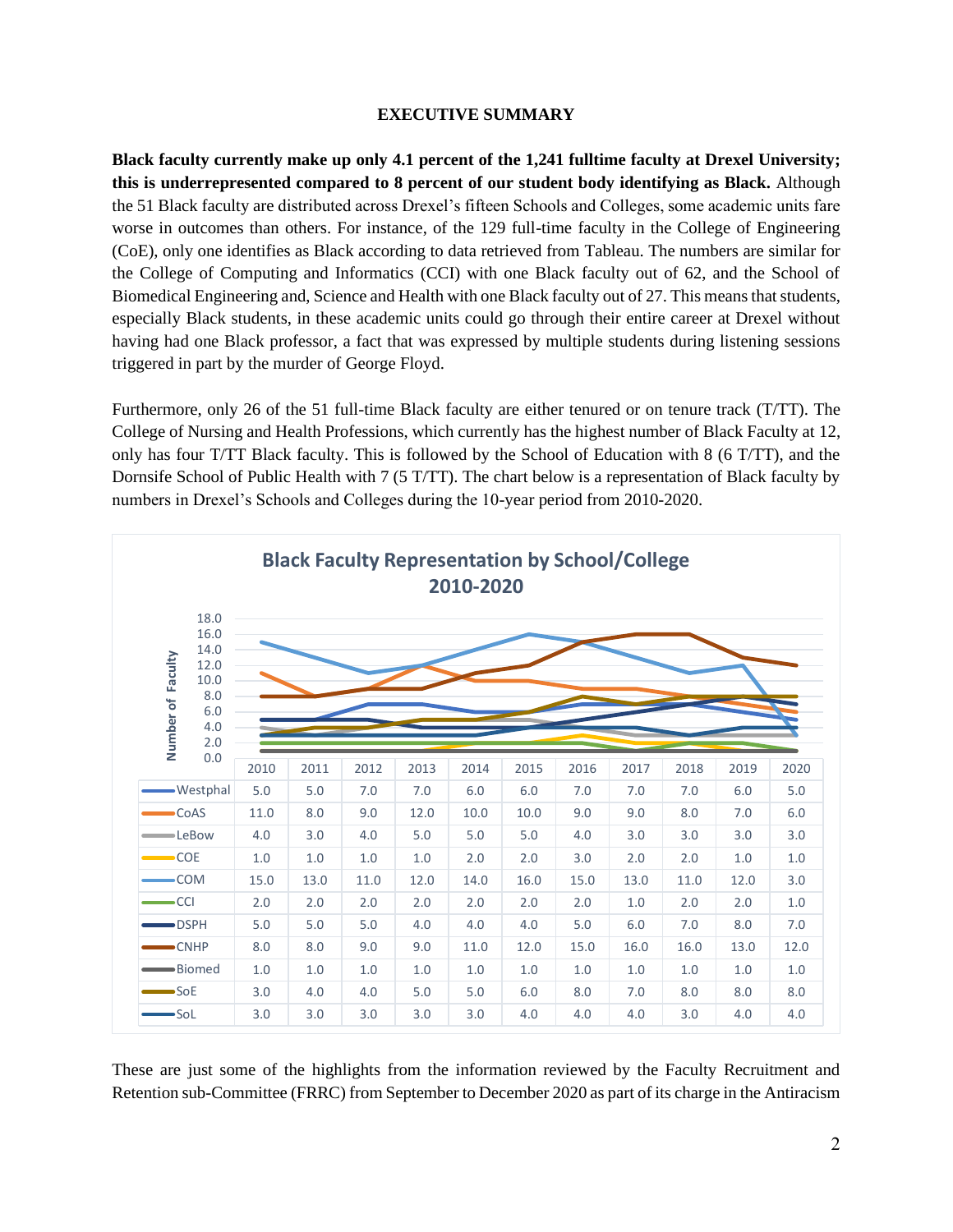Task Force's work of dismantling systemic racism at Drexel University. Information reviewed included: data in Tableau; workload data provided by the administrators of the Antiracism Task Force; faculty policies on Drexel's websites; notes from then Interim Provost Jensen's meeting with Black faculty; and conversation with Senior Vice Provost for Faculty Advancement and Undergraduate Affairs, Erin McNamara Horvat. The committee also consulted literature on faculty recruitment and retention, as well as initiatives and reports at peer and aspirant institutions. This work resulted in the following key recommendation:

# **Increase the representation of Black faculty from 4.1 percent to 10 percent (75 new hires) during the five-year period from 2021-2026**.

Achieving this goal will require the hire of about 75 new Black faculty across the University during that period. This equates to about 15 new Black faculty each year, or 25 percent of new full-time faculty hired, based on the average number of faculty hired each year during the preceding five-year period from 2016 to 2020. The FRRC also recommends that at least half of these hires be in the tenured/tenure track lines.

To ensure success, our committee recommends strategies outlined in the summary of recommendations table below, which are aimed toward fulfilling the following priorities: 1) establishing inclusive and equitable faculty recruitment processes that will attract Black faculty to Drexel; and 2) establishing policies, processes, and initiatives throughout the faculty lifecycle that ensure the retention of Black faculty.

# **Why is it Imperative for Drexel University to Implement this Specific Hiring Initiative?**

When the committee began its work in September 2020, it was examining data from 2019, which reflected 65 Black faculty. That number has since dropped to 51, a 21.5 percent decline in one year, compared to 12.3 percent for all fulltime faculty at the University. It is also worth noting that the number of Black faculty peaked in 2016, with 73 faculty, which was about 4.8 percent of full-time faculty at the University. From 2016-2020, there has been a 19.2 percent decline in the number of all full-time faculty from 1,536 to 1,241. During that same period, there was a 30.1 percent decline in full-time Black faculty. This decline indicates that we must take immediate action to reverse the disproportionate loss of Black faculty, in conjunction with targeted hiring to increase the overall representation of Black faculty at the University.

Given how critical Black faculty are to advancing all six of the University's strategic imperatives – especially in *building an inclusive culture, cultivating a more diverse faculty to foster transdisciplinary education, research and scholarship, student curricular offerings, and maintaining fiscal and operational strength –* the FRRC recommends that the **University commit at least \$2.5 million over the five-year period to ensure successful attainment of this goal.** These funds would be used to incentivize departments and academic units for the successful hire of Black faculty; fund future guest faculty speaker series; establish the role of a faculty diversity administrator in the Office of the Provost; fund faculty development initiatives; and fund faculty initiatives that are transdisciplinary and advance social justice at the University.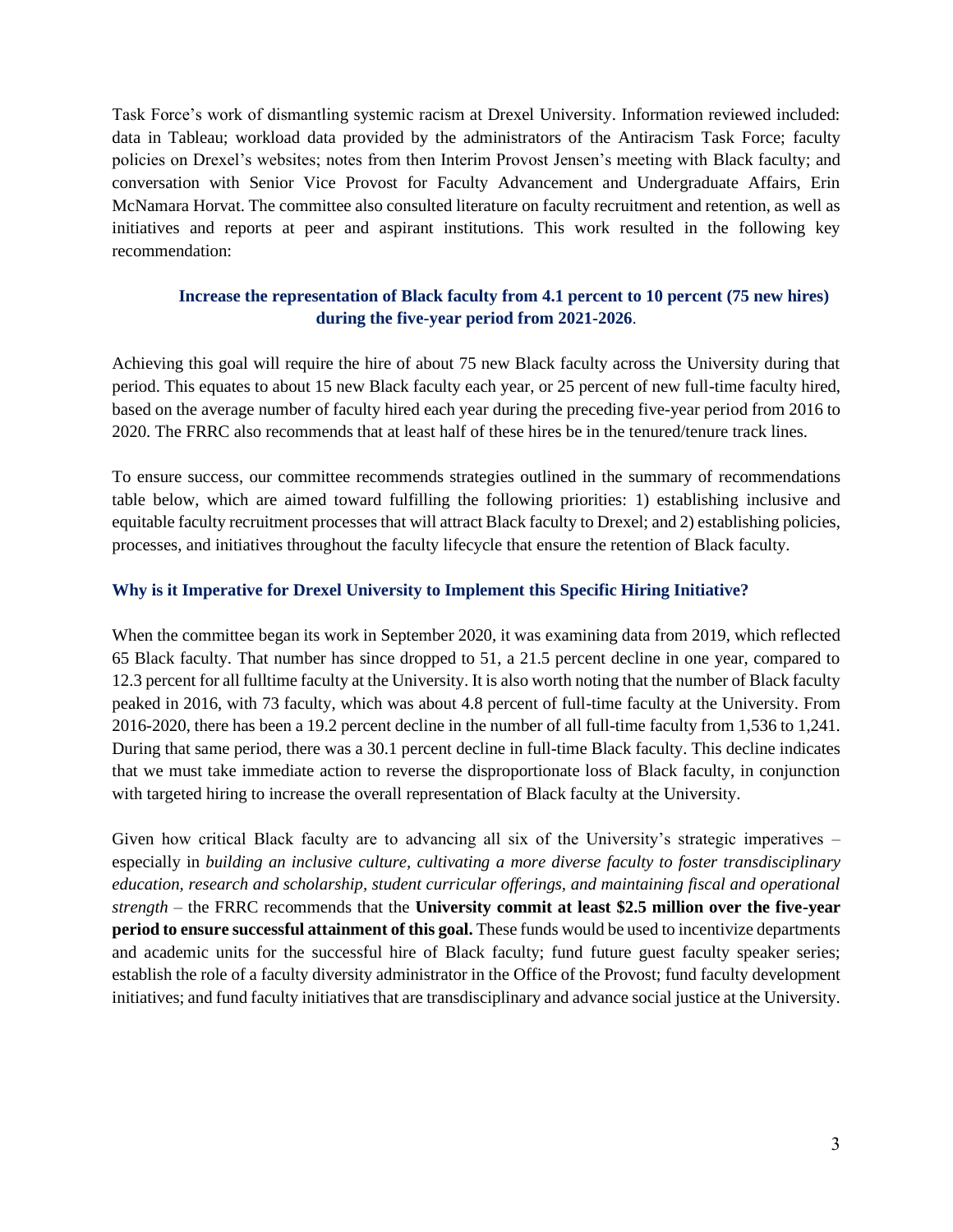| <b>Summary of Faculty Recruitment and Retention Committee (FRRC) Recommendations</b> |  |  |
|--------------------------------------------------------------------------------------|--|--|
|--------------------------------------------------------------------------------------|--|--|

| Goal                                                                                                                                                              | <b>Objectives</b>                                                                                                                                                       | <b>Strategies</b>                                                                                                                                                                                                        | <b>Outcome Measure</b>                                                                                                       | <b>Responsible</b>                                                                      |
|-------------------------------------------------------------------------------------------------------------------------------------------------------------------|-------------------------------------------------------------------------------------------------------------------------------------------------------------------------|--------------------------------------------------------------------------------------------------------------------------------------------------------------------------------------------------------------------------|------------------------------------------------------------------------------------------------------------------------------|-----------------------------------------------------------------------------------------|
| Increase the<br>representation of<br><b>Black faculty from</b><br>4.1 percent to 10<br>percent (75 new<br>hires) during the<br>five-year period<br>from 2021-2026 | Establish inclusive and<br>equitable faculty<br>recruitment processes<br>and practices that will<br>attract Black faculty to<br>Drexel (75 new faculty<br>over 5-years) | Commit to hiring 75 new Black faculty<br>(Launch Year)                                                                                                                                                                   | Public Statement/commitment<br>from President                                                                                | President Fry                                                                           |
|                                                                                                                                                                   |                                                                                                                                                                         | Establish University level funding to incentivize<br>successful hire of Black faculty<br>$(Years 1-5)$                                                                                                                   | Public commitment and allocation<br>of funding                                                                               | Office of the Provost<br>Office of Equality and Diversity                               |
|                                                                                                                                                                   |                                                                                                                                                                         | Develop 5-year plan for hiring including metrics for<br>evaluation and accountability<br>(Launch Year)                                                                                                                   | Complete plan and dissemination                                                                                              | Office of the Provost<br>OED, Faculty Senate/FRRC<br>implementation committee           |
|                                                                                                                                                                   |                                                                                                                                                                         | Appoint Administrator in the Office of the Provost to<br>focus on faculty diversity<br>(Launch Year)                                                                                                                     | Appointment and announcement                                                                                                 | Provost Jensen<br>(Office of the Provost, OFA, ORI,<br>HR, OED)                         |
|                                                                                                                                                                   |                                                                                                                                                                         | Appoint/designate administrator in each dean's office to<br>facilitate faculty hiring process<br>(Year 1)                                                                                                                | Appointment and communication<br>with Chief Diversity Officer and<br>Faculty Diversity Administrator                         | Deans' offices                                                                          |
|                                                                                                                                                                   |                                                                                                                                                                         | Develop/implement coordinated University-wide faculty<br>recruitment process<br>(Launch year)                                                                                                                            | Launch of university-wide<br>inclusive hiring process                                                                        | Office of the Provost, OED, HR,<br>FRRC Implementation committee                        |
|                                                                                                                                                                   |                                                                                                                                                                         | Centralized data collection mechanism for faculty<br>recruitment<br>(Year 1)                                                                                                                                             | Establishment, communication,<br>and implementation of data<br>collection                                                    | Office of the Provost, HR, and<br><b>OED</b>                                            |
|                                                                                                                                                                   |                                                                                                                                                                         | Endowed University-wide future faculty guest speaker<br>series<br>$(Years 1-5)$                                                                                                                                          | Public commitment and allocation<br>of funding                                                                               | Office of the Provost, OED,<br>academic units                                           |
|                                                                                                                                                                   | Establish policies,<br>processes, and<br>initiatives throughout<br>the faculty lifecycle<br>that ensure the<br>retention of Black<br>faculty                            | <b>Ensure Equity in Promotion and Tenure by examining</b><br>scholarship, teaching, and service processes to develop<br>programs that foster the advancement of Black faculty<br>$(Year 1-2)$                            | Revision, recommendation, and<br>implementation of<br>polices/processes                                                      | Office of the Provost, OFA,<br><b>Faculty Senate, FRRC</b><br>implementation committee  |
|                                                                                                                                                                   |                                                                                                                                                                         | <b>Ensure Equity in Compensation and Workload by</b><br>developing systems to track and report data, perform<br>pay equity audit, and maintain transparency in tracking<br>and reporting faculty workload.<br>(Year 1,2) | Procurement of and integration of<br>Interfolio, completion/<br>dissemination of pay equity audit                            | Office of the Provost, OFA, HR,<br>Faculty Senate, and FRRC<br>implementation committee |
|                                                                                                                                                                   |                                                                                                                                                                         | Develop/Implement Culturally Sensitive Faculty<br>Development Initiatives<br>(Year 1)                                                                                                                                    | Development and launch of<br>initiatives including mentoring,<br>and accountability                                          | Office of the Provost, OFA, HR,<br>OED, FRRC implementation<br>committee                |
|                                                                                                                                                                   |                                                                                                                                                                         | Create a Culture of Inclusion and Belonging for<br>community building, resource sharing, and<br>accountability from onboarding throughout the faculty<br>lifecycle.<br>(Year 1)                                          | Allocation of resources for<br>faculty interest groups; faculty<br>diversity administrator as<br>advocate for accountability | Provost Office, OFA, OED                                                                |

*Timeline: Launch Year (2020-21), Year 1 (2021-22), Year 2 (2022-23), Year 3 (2023-24), Year 4 (2024-25), Year 5 (2025-26)*

The subsequent part of this report includes details to further articulate the goal to increase Black faculty representation from 4.1 to 10 percent by 2026, and the objectives, strategies, and outcome measures to ensure success.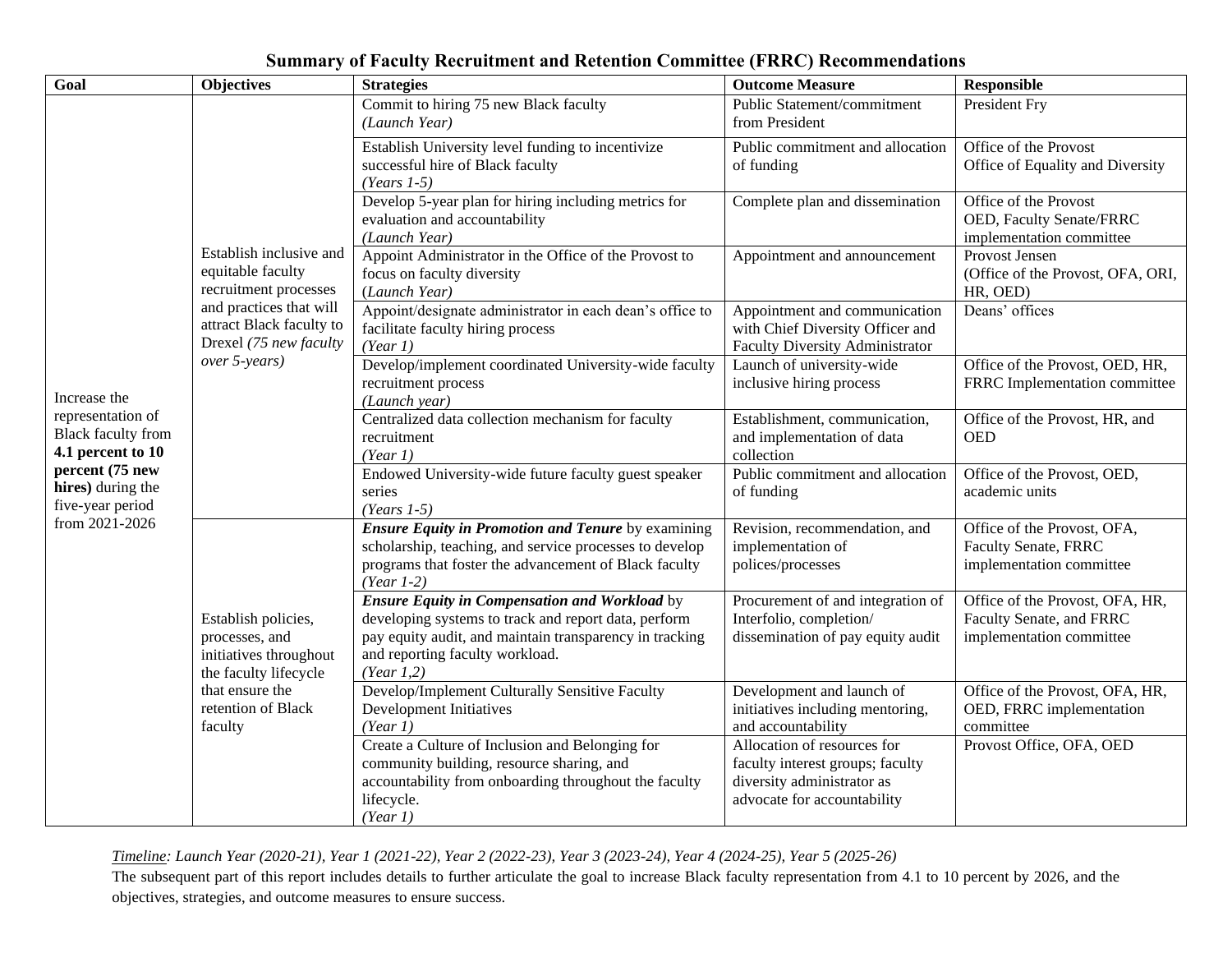#### **PRIMARY GOAL AND RATIONALE**

<span id="page-5-0"></span>**Primary Goal:** Black faculty constitute at least ten percent of the University's fulltime faculty within five years. This necessitates hiring at least 75 Black professors during the 2021/2022 to 2025/2026 academic years. Commitment will occur during the launch year 2020/2021, and hiring will occur in years 1-5, with approximately 15 hires across the colleges and schools each year for five years.

#### **Rationale**

Black faculty make up about 4.1 percent of all fulltime faculty at Drexel  $(N=1,241)$ . The Faculty Recruitment and Retention Committee (FRRC) of the Anti-Racism Task Force Committee recommends that the University commit to increasing the percentage to, at a minimum, 10 percent. This increases Black faculty from 51 to 126 professors or requiring 75 new professor hires over the five-year period from 2021- 2026. It is critical to align faculty recruitment and retention, to be consistent with the university's aspirational goals for increasing Black student enrollment and retention of Black professors. According to data from the National Center for Education Statistics, about 13 percent of all students enrolled in postsecondary institutions in 2018<sup>1</sup> were Black/African American and is projected to remain steady over the next decade. At Drexel, that percentage is nearly 8 percent. Furthermore, research shows that having more professors of color increases student retention. To increase Black student enrollment, the University must hire more professors who are Black and/or who engage in social justice research in race/ethnicity. Increasing the number of Black professors will also improve future recruitment and retention of Black professors. The FRRC recommends that at least half of these new faculty lines be tenure/tenure-track faculty positions.

To achieve this goal, the FRRC committee recommends the following objectives: 1) establish inclusive and equitable faculty recruitment processes and practices that would attract Black faculty at Drexel, and 2) establish policies, processes, and initiatives throughout the faculty lifecycle that ensure the retention of Black faculty.

#### <span id="page-5-1"></span>**OBJECTIVE I: Establish Inclusive and Equitable Hiring Practices to Attract Black Faculty**

Increasing the number of Black professors will require a coordinated response at all levels of the University. Moreover, it will require a transformation of the entire recruitment and hiring processes, including, but not limited to, how search committees are formed, job advertisements are written, candidates are recruited to apply, and interviews are conducted. Along with changing hiring practices, Drexel must change how it funds lines, identifies subject area priorities, and collects data. This is not a simple or small task. The Faculty Recruitment and Retention Committee of the Anti-Racism Task Force specifically recommends the following actions, all of which apply to the recruitment and hiring of all full-time professors, including tenure-track, tenured, and non-tenure track positions.

1. **Commit to recruiting at least 75 new Black professors over a five-year period, distributed across colleges and schools**. Commitment will occur during launch year and hiring will occur in years 1-5, with approximately 15 hires across the colleges and schools each year for five years, and with at least 38 of the new hires being for tenure-track or tenured positions.

<sup>&</sup>lt;sup>1</sup> NCES: Twelve-month unduplicated headcount enrollment at Title IV institutions, by student level, level and control of institution, gender, and race/ethnicity: United States, 2018–19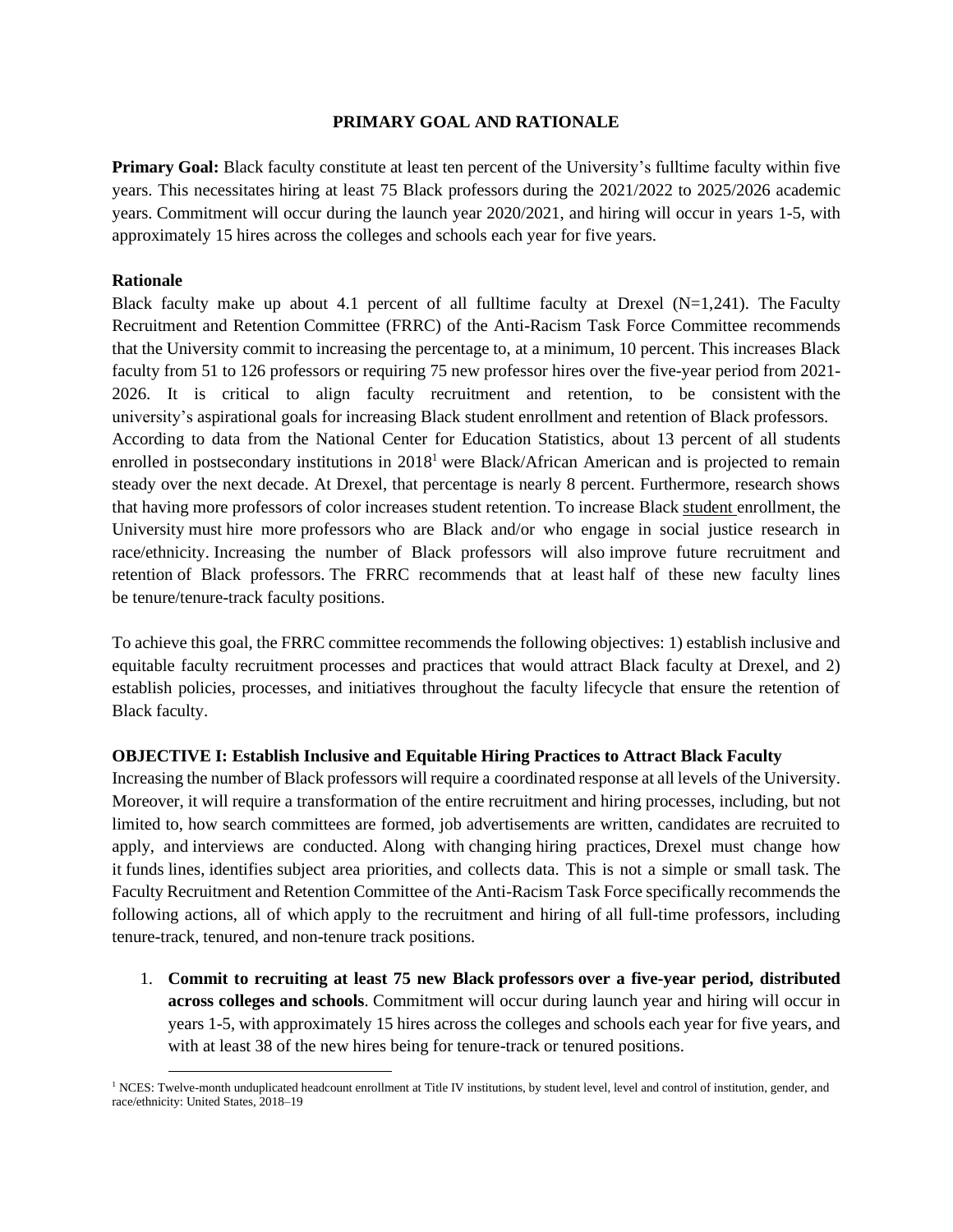**Responsible Units:** Office of the President, Office of the Provost **Resources/Funding:** None

2. **Create a central university-level fund outside of normal college/school budgets.** Any hiring process that results in the hiring of a new Black professor will then draw upon that fund for the line, with all money returning to the university-level budget if that professor leaves Drexel prior to earning tenure<sup>2</sup>. A central fund will create a financial commitment independent of constraints and competing interests at the college/school level. Moreover, it will create a financial incentive for colleges, schools, and departments to craft and enforce equitable hiring practices and prioritize social justice in education. The return of funds when professors leave Drexel is essential for the sustainability of the effort to increase the number of Black professors. Moreover, the loss of funds will create a financial incentive for departments, schools, and colleges to retain Black professors.

**Responsible Units:** Office of the President, Office of the Provost

**Resources/Funding:** Budget for job searches, salary and benefits, office and lab space, start-up funds

- **3. Create a 5-year plan for hiring at the level of the University to begin in FY22, schools and colleges, and departments during the remainder of the 2020-2021 academic year.** This plan should include opportunity hires and subject-matter cluster hires to increase the opportunities for and likelihood of hiring successfully recruiting Black professors and for supporting cross-disciplinary relationships to increase retention  $3$ . Moreover, this plan should prioritize research areas with a social justice focus, particularly on race/ethnicity. Any job search that leads to the hiring of a non-Black professor, should be able to apply to the central hiring fund for opportunity hires for Black professors identified in the search. The following cluster hire areas are included merely as possibilities. Actual areas must be determined by the relevant departments and schools.
	- **Engineering:** Hire scientists with demonstrated experience in mentoring or otherwise working with minority students.
	- **Sciences:** Hire scientists with demonstrated experience in mentoring or otherwise working with minority students.<sup>4</sup>
	- **Engineering and Social Justice:** Interdisciplinary hiring within engineering, engineering education, and the humanities and social sciences.
	- **Environmental Justice:** Interdisciplinary hiring within engineering, the sciences, the humanities, and the social sciences on the topic of environmental justice, including environmental racism.
	- **Africana Studies:** Art history, humanities, and social sciences.

<sup>&</sup>lt;sup>2</sup> For the University of Wisconsin's model, see Linda S. Greene and Margaret N. Harrigan, "Strategic Priorities and Strategic Funding: Minority Faculty Hiring at the University of Wisconsin-Madison, 1988-2003," in *What Makes Racial Diversity Work in Higher Education: Academic Leaders Present Successful Policies and Strategies*, ed. Frank W. Hale, Jr. (Sterling, VA: Stylus, 2004), 232-254.

<sup>&</sup>lt;sup>3</sup> "Faculty Cluster Hiring for Diversity and Institutional Climate," Urban Universities for Health, 2015,

http://urbanuniversitiesforhealth.org/media/documents/Faculty\_Cluster\_Hiring\_Report.pdf.

<sup>4</sup> For an example of how to structure such a hire, see Carla Freeman, "The Case for Cluster Hiring to Diversify Your Faculty," *The Chronicle of Higher Education*, October 9, 2019, https://www.chronicle.com/article/the-case-for-cluster-hiring-to-diversify-your-faculty.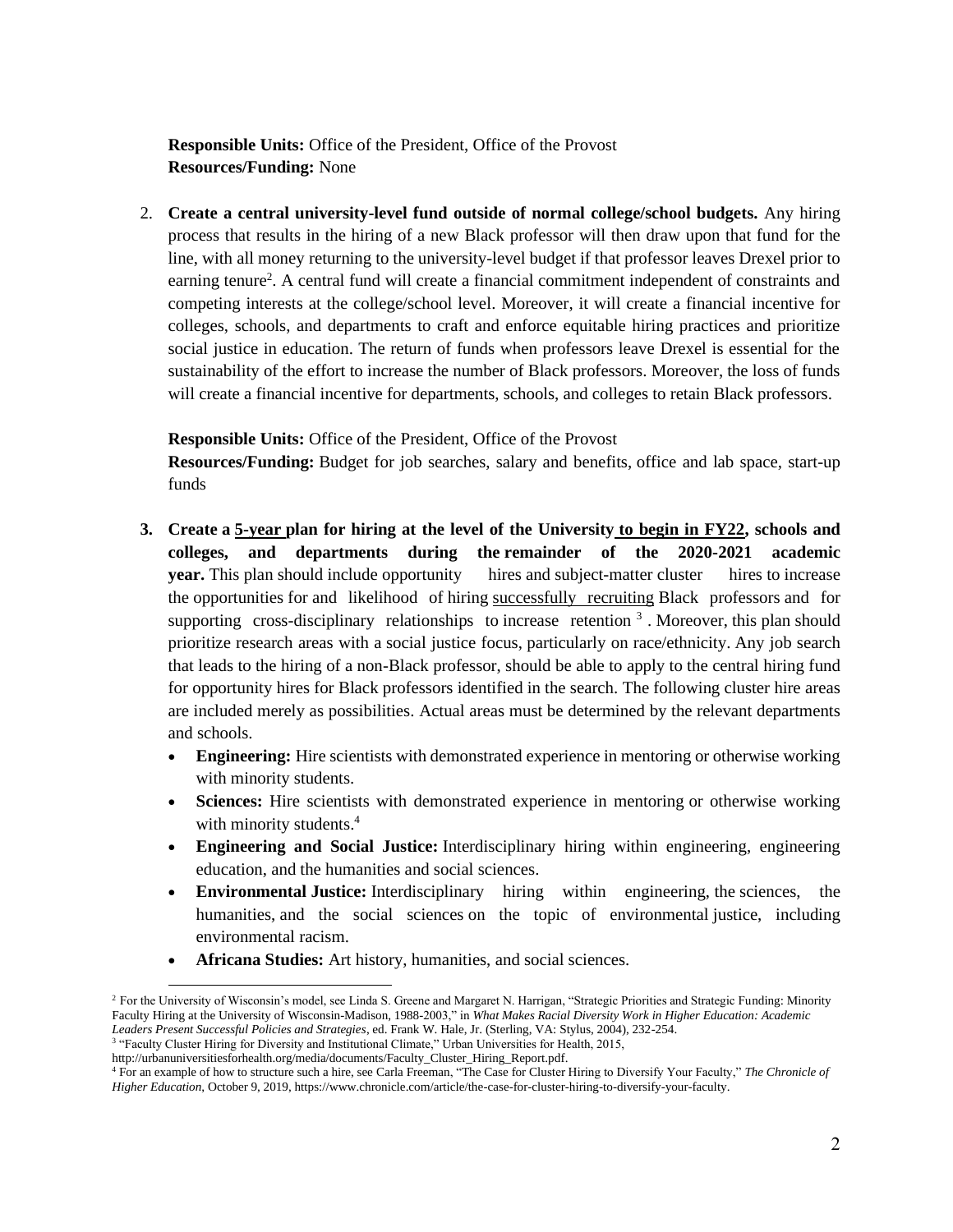- **Education and Social Justice**
- **African American/Black Health:** public health, medicine, nursing and health professions, humanities and social sciences, such as the history of medicine.

**Responsible Units:** Office of the President, Office of the Provost, deans, department heads **Resources/Funding:** None

**4. Appoint administrator in the Office of the Provost whose focus is on faculty diversity (across various dimensions of identity), inclusion, and belonging.**

Some of the duties of the Administrator for Faculty Diversity will include:

- Assisting academic units with outreach to increase diversity of applicant pools
- Developing pipelines and strategic plans to attract, recruit, develop, and retain Black faculty, identifying strategic partnerships for faculty recruitment and development
- Enhancing the intellectual lives for faculty who are committed to social justice
- Maintaining accountability and monitoring progress on faculty diversity data
- Collaborating with institutional advancement to identify diverse funding sources

**Responsible Units:** Office of the Provost, Faculty Affairs, ORI, HR, OED **Resources/Funding:** Salary and benefits, office space, coordination across units, programming funds

**5. Appoint/designate an administrator in every dean's office to help hiring committees best strategize the hiring process to create a fair and equitable process, and to oversee and enforce successfully implement those processes. <sup>5</sup>** Administrators should report directly to their deans and would work closely in partnership with the administrator in the Office of the Provost as well as OFA, OED, and HR.

**Responsible Units:** Office of the Provost, deans **Resources/Funding:** Salary and benefits, office space

- **6. Develop and implement a coordinated faculty recruitment process that is clear and consistent across units, with accountability measures. Integrate best practices in diverse faculty hiring into the recruitment process. 6**
	- Coordination between Office of Faculty Affairs/Office of the Provost, Office of Human Resources, and the Office of Equality and Diversity
	- Build in accountability in process with both people involved and in the PageUp system
	- Proactively communicating recruitment process with academic units

<sup>5</sup> For a model, see Myra Gordon, "Diversification of the Faculty: Frank Talk from the Front Line about What Works," in *What Makes Racial Diversity Work in Higher Education: Academic Leaders Present Successful Policies and Strategies*, ed. Frank W. Hale, Jr. (Sterling, VA: Stylus, 2004), 182-198

<sup>6</sup> For a model, see Myra Gordon, "Diversification of the Faculty: Frank Talk from the Front Line about What Works," in *What Makes Racial Diversity Work in Higher Education: Academic Leaders Present Successful Policies and Strategies*, ed. Frank W. Hale, Jr. (Sterling, VA: Stylus, 2004), 182-198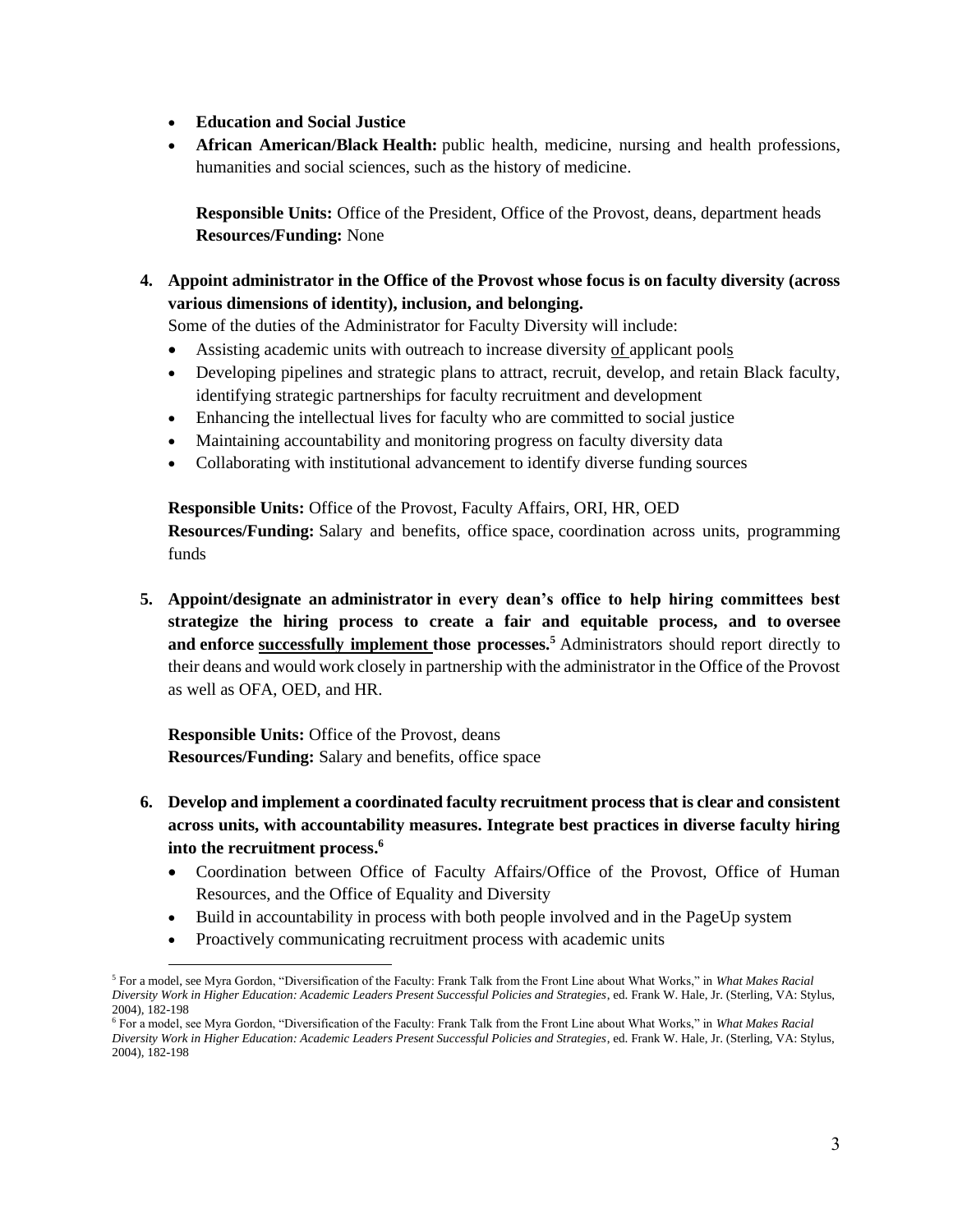- Search committee composition, job description, campus visits, dean/department head leadership savvy, recruitment, pipelines, transparency about institutional benefits especially during negotiation process, etc.
- Faculty recruitment workshop attendance mandatory for search committee members
- Communication with candidates at different stages of the search and recruitment process, including all applicants, phone/video screened candidates, and campus interview candidates

**Responsible Units:** Office of the Provost, OFA, HR, OED, Provost's and Deans' diversity hiring officers (see items 4 and 5 above)

**Resources/Funding:** Coordination among responsible units

7. **Create a centralized data collection requirement for every faculty search,** including demographic composition of the applicant pool, and candidates who receive phone, video, or oncampus interviews to track the race/ethnicity, gender, and national origin of candidates at every stage. Data collection will continue upon being hired, with updates made at each promotion or upon leaving Drexel. Departments, colleges, or schools should be able to request aggregated or anonymized data through the Provost's faculty diversity officer (see item 4 above) relevant to them to assess and, if necessary, make changes to their hiring and retention practices.

**Responsible Units:** Office of the Provost, HR **Resources/Funding:** Possibly purchase of new database system

- 8. **Create an endowed university-wide guest speaker series with a focus on social justice for junior scholars across disciplines.** Guest speakers will be Ph.D. students, post-doctoral students, and junior scholars who are preparing for, entering, or already in the job market. Part of the focus will be on scholars devoted to the examination of social justice and racial equity, as well as funded workshops in every department to feature the research of junior academics of color in furtherance of three primary goals:
	- Advancing innovative research and publications of aspiring and junior faculty of color
	- Cultivating a pipeline of prospective faculty of color
	- Enhancing the intellectual life of the university
	- Creating a university culture in which Black faculty are valued

**Responsible Units:** Office of the President, Office of the Provost, deans, department heads **Resources/Funding**: Travel and accommodation for speakers

9. **The Provost's and Deans' hiring diversity officers (see items 4 and 5 above) will provide the university community an annual report on progress towards meeting hiring goals.** This report will include updates on the university's commitment to hiring Black professors, steps taken to this end, and specific strategies for improving recruitment if targets are not being met.

**Responsible Units:** Office of the Provost, Deans **Resources/Funding:** None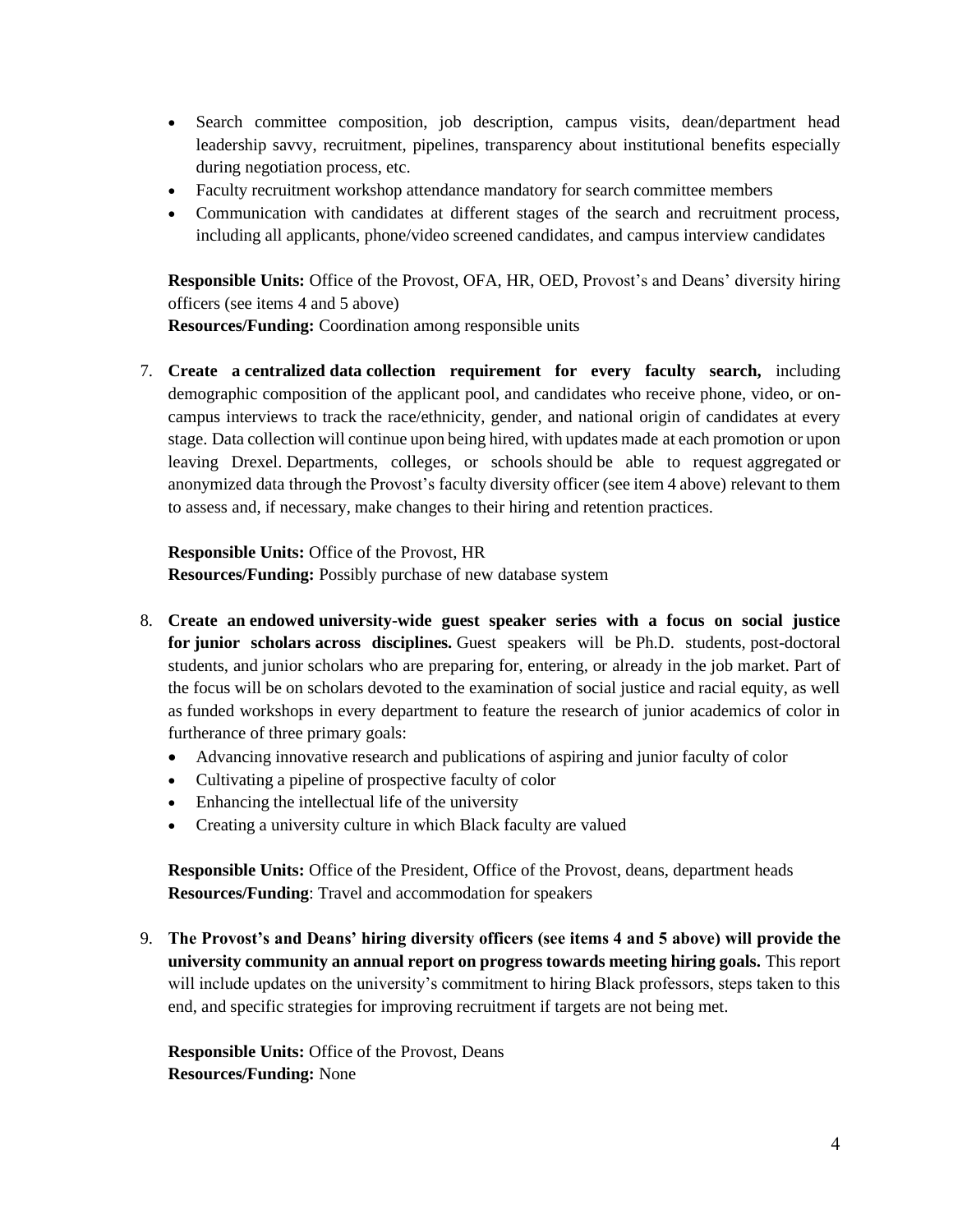# **Timeframe**

5 years: 2021/2022 to 2025/2026 academic years.

# **Progress Markers**

# **Immediate**

- Public commitment from the university (item 1)
- Commitment from each dean (item 1)

# **2020/2021 academic year**

- Appointment of Provost's and deans' hiring diversity officers (items 4 and 5)
- Creation of hiring fund (item 3)
- Creation of speaker series fund and process for requesting funds; Announcement of departmental and college/school speaker series plans to university audience (item 8)
- Creation of recruitment and hiring process (item 6)
- Announcement of departmental and college/school hiring plans, including cluster hires and racial justice hires (item 2)
- Announcement of departmental and college/school speaker series plans (item 8)
- Creation of database and processes for collecting and requesting data (item 7)
- Formation of faculty search committees (item 2)
- Publication of job adds for faculty searches (item 2)
- Publication of first annual report, indicating achievements, missed targets, and revised plans

#### **Each subsequent year**

- Completion of job searches (item 2)
- Successful hiring of approximately fifteen Black professors each year (item 2)
- Announcement of next year's departmental and college/school hiring plans, including cluster hires and racial justice hires (item 2)
- Announcement of next year's departmental and college/school speaker series plans (item 8)
- Formation of new faculty search committees (item 2)
- Publication of job adds for faculty searches (item 2)
- Publication of annual report, indicating achievements, missed targets, and revised plans

#### **Fall 2026**

- Black professors constitute at least ten percent of university faculty
- Black student enrollment increased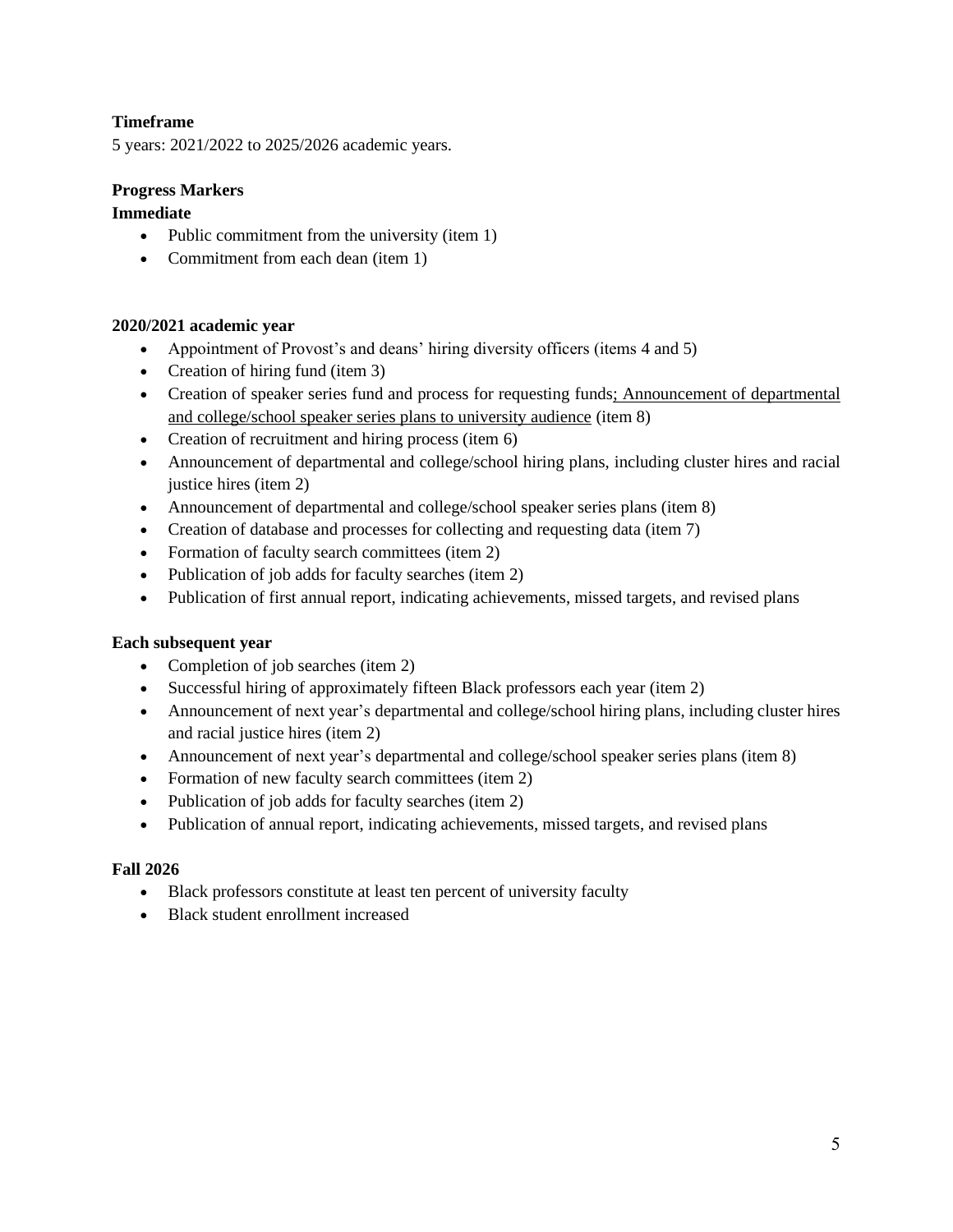# <span id="page-10-0"></span>**OBJECTIVE II: Establish Policies, Processes, and Initiatives throughout the Faculty Lifecycle that Ensure the Retention of Black Faculty**

The strategies recommended to achieve the objective of retaining Black faculty throughout the faculty lifecycle focused on promotion and tenure, compensation and workload, faculty development, and creating a culture of inclusion and belonging.

# **Promotion and Tenure**

<span id="page-10-1"></span>This sub-committee has been charged with considering potential racial biases during the Promotion & Tenure Process and making recommendations that could potentially mitigate these biases. The process of uncovering specific examples of biases in promotion and tenure at Drexel are not discussed here as that is beyond the capabilities/resources of this committee. Rather, we provide recommendations which call for the resources to conduct a proper examination of biases, development of exemplary models, and evaluation of promotion and tenure models.

**1. The university, schools and colleges should each develop committees/processes to conduct indepth analyses to uncover biases within their specific promotion and tenure processes.** To provide structure for these analyses, the committees might consider a five-year window for their examination. The big question to be addressed during this process would be: How do all activities related to our promotion and tenure processes facilitate or inhibit racial biases?

Specific items that should be included in the examination:

- **i. Scholarship:** Research has highlighted how research topics that center on race, class, gender, and sexual orientation do not have the same acceptance rate in "top tier" journals than other common or "mainstream" topics 7 . This could potentially serve as a barrier for scholars who focus in these areas from getting their work published in these journals. How are schools and departments across the university accounting for this potential bias as they make decisions regarding promotion & tenure?
- **ii. Teaching and Teaching Evaluations:** It has been cited that professors' racial and gender identities impacts students' perceptions of them as instructors, and thus, impacts students' course evaluations. In addition, courses that incorporate explicit conversations and assignments that integrate issues of race, class,  $\&$  gender have been found to impact how students assess their experiences when completing course evaluations. How have teaching evaluations impacted the promotion and tenure process over the previous five years? Are there signs of potential bias in course evaluations if we compare & contrast those of Black faculty to other faculty? Are there signs of potential bias in course evaluations if we compare & contrast courses that explicitly include issues of race, class, and gender?

 $^7$  Mitchell, Donald Jr.; Hardley, Jamillya; Jordan, Darius; and Couch, Michael (2014) "Journals in the Field of Higher Education: A Racial Analysis," Journal of Research Initiatives: Vol. 1: Iss. 2, Article 2. Available at: http://digitalcommons.uncfsu.edu/jri/vol1/iss2/2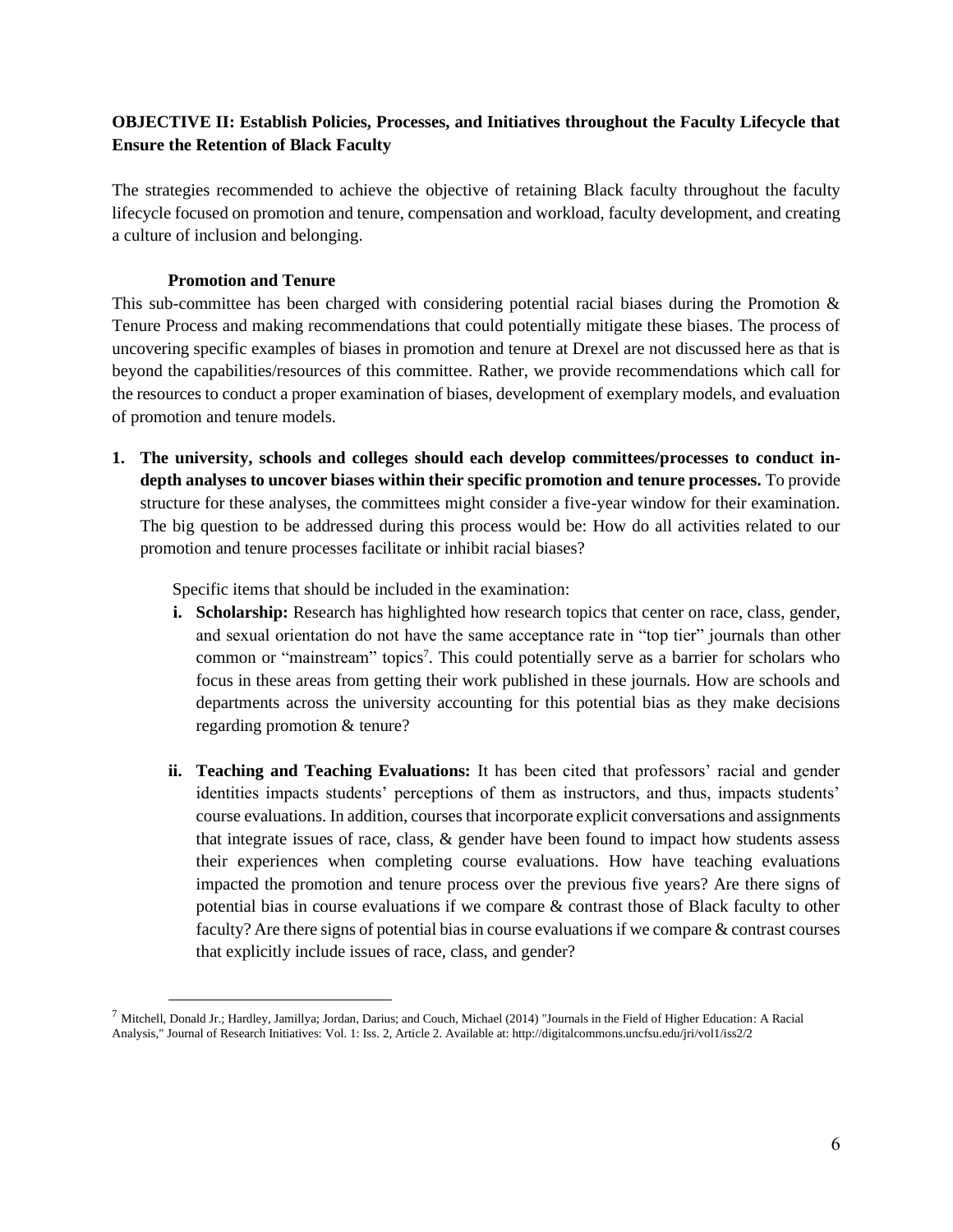- **iii.** Service: Research has found that Black faculty often serve as "informal advisors" for Black students attending predominately White institutions<sup>8</sup> Schools and departments should examine in what ways they account for and evaluate uncompensated work and additional service burdens upon Black faculty. In what ways do academic units account for these "unseen" instances of service during the promotion & tenure process?
- **2. Develop inclusive tenure and promotion review and evaluation model for the University.** Based upon the findings from recommendation one, and models identified elsewhere, exemplary models of faculty promotion and tenure should be identified/created. These models should be thoroughly documented so other units can replicate them.

**Responsible Units:** Office of the Provost, Office of Faculty Affairs **Resources/Funding:** None

**3. Create a university-wide committee to continuously evaluate biases in promotion and tenure.** This committee should develop and make available evaluation protocols/instruments to assess biases in the promotion and tenure processes. The committee should develop measures that can be used to identify and systematically (possibly yearly) report levels of bias in promotion and tenure, presented in an annual report that is. Reporting of this information should be shared within the University community.

**Responsible Units:** Office of the Provost, Office of Faculty Affairs **Resources/Funding:** None

**4. Examine the potential impact of mentoring programs within that specifically target supporting the promotion and tenure process.** If academic units currently have mentoring programs, an analysis on how successful each program has been in supporting Black faculty could be included in this process. If academic units do not currently have a program, this analysis could include details as to how to develop such a program. What would it mean for an academic unit to train and support mentors that, first, acknowledge the racial biases in being a Black faculty and then considering specific ways that they could support a Black faculty member that are mentoring?

**Responsible Units:** Academic Units, Office of the Provost, Office of Faculty Affairs **Resources/Funding:** None

# **Compensation and Workload**

<span id="page-11-0"></span>For this report, the FRRC requested compensation and workload data from the administrators of the Task Force as well as from the Offices of the Provost, Faculty Advancement and Human Resources. Although some of the data was provided, it was not easy to decipher. The challenges were in part because there are so few Black/African American faculty ( $N=51$ ), with some academic units having as few as 1 or 2 faculty,

<sup>&</sup>lt;sup>8</sup> Cultural Taxation and the Over-Commitment of Service at Predominantly White Institutions by Marjorie C. Shavers, J. Yasmine Butler, and James L. Moore III in *Cultural Taxation and the Over-Commitment of Service at Predominantly White Institutions.* (Routledge, London NY); Social Sciences Feminist Network Research Interest Group. "The Burden of Invisible Work in Academia: Social Inequalities and Time Use in Five University Departments." *Humboldt Journal of Social Relations*, vol. 39, 2017, pp. 228–245. *JSTOR*[, www.jstor.org/stable/90007882.](http://www.jstor.org/stable/90007882.%20Accessed%2012%20Jan.%202021)  [Accessed 12 Jan. 2021'](http://www.jstor.org/stable/90007882.%20Accessed%2012%20Jan.%202021)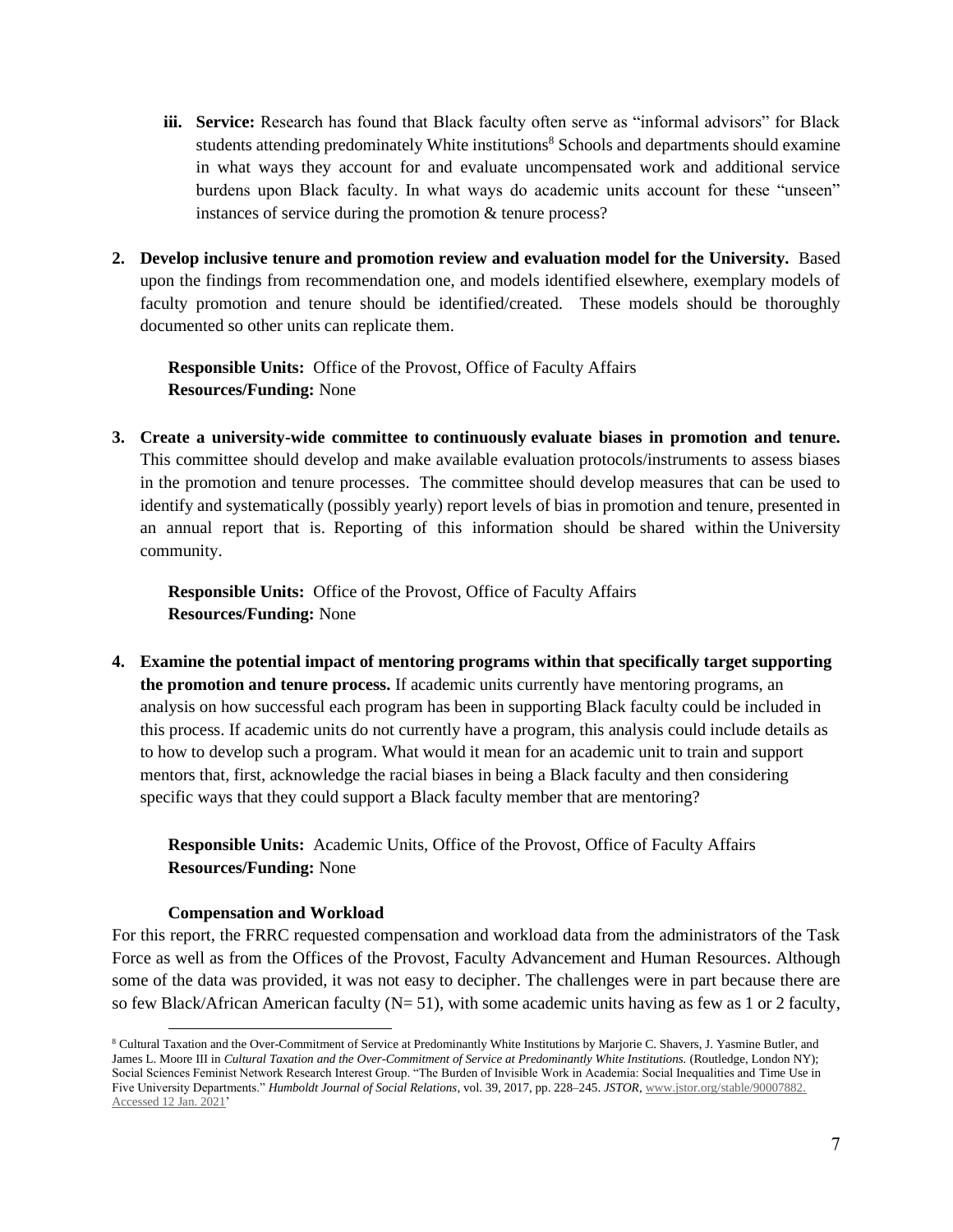not enough data to maintain the confidentiality of the faculty members. Furthermore, the data on faculty workload varied by department and our committee would have needed more time to further examine by investigating directly at the school/college/department level. Consequently, the committee recommends developing a data system to track faculty workload, perform a pay equity, and maintain transparency.

- 1. **Develop System to Track and Report Data Related to Faculty Workload.** As mentioned above, faculty compensation and workload data is currently difficult to aggregate across units due to variation, and the fact that the low number of Black faculty cannot be fully deidentified. Consequently, we recommend that a Faculty Tracking System be integrated as part of the faculty annual review (FAR) process to record and track faculty workload across the University. During this annual evaluation processes, department heads would request that faculty members detail their teaching (regular courses, supervision of student research), scholarly research and publications, and service obligations (institutional and external) for each academic year so that there is a more comprehensive picture of faculty members' workloads. The committee recommends that a Faculty Information System like Interfolio be procured by the University to facilitate the tracking process. Data collected should include insights about how Black and faculty of color are compensated.
	- *Tracking workload.* The current [workload policy](https://drexel.edu/provost/policies/faculty_workload/) acknowledges that there is no clear formula for implementing the workload policies across the University. While the policy outlines the importance of equity in implementing the policy, it is not clear how fairness can be tracked especially since the department head bears primary responsibility for determining individual faculty workload. Furthermore, in the workload distribution data provided to the FRRC, it was unclear whether workload was computed based on number of courses taught, student enrollment, fluctuation by quarter/semester, and variation in school/college workload policies. Consequently, the FRRC recommends that clear indicators be established in advance to track faculty workload by school/college.

**Responsible Units:** Office of the Provost, Office of Faculty Affairs **Resources/Funding:** Procurement of Faculty Information Tracking System

- 2. **Track Faculty Compensation Data and Perform a Pay Equity Audit**. Faculty salary data was available for the committee to review. However, given how few Black faculty there are, the compensation data would compromise confidentiality. Consequently, we recommend that a faculty salary data be tracked and reported annually by discipline and demographic information. Furthermore, the FRRC recommends that a pay equity audit be performed at the University to evaluate whether compensation inequities exist for Black faculty compared to non-Black faculty. The pay equity audit should account for the following:
	- Primary faculty compensation
	- Compensation or stipends for administrative appointments
	- Course buyout
	- Sabbaticals and/or other compensation tied to faculty professional development

**Responsible Units:** Office of the Provost, Office of Faculty Affairs, Office of Human Resources **Resources/Funding:** TBD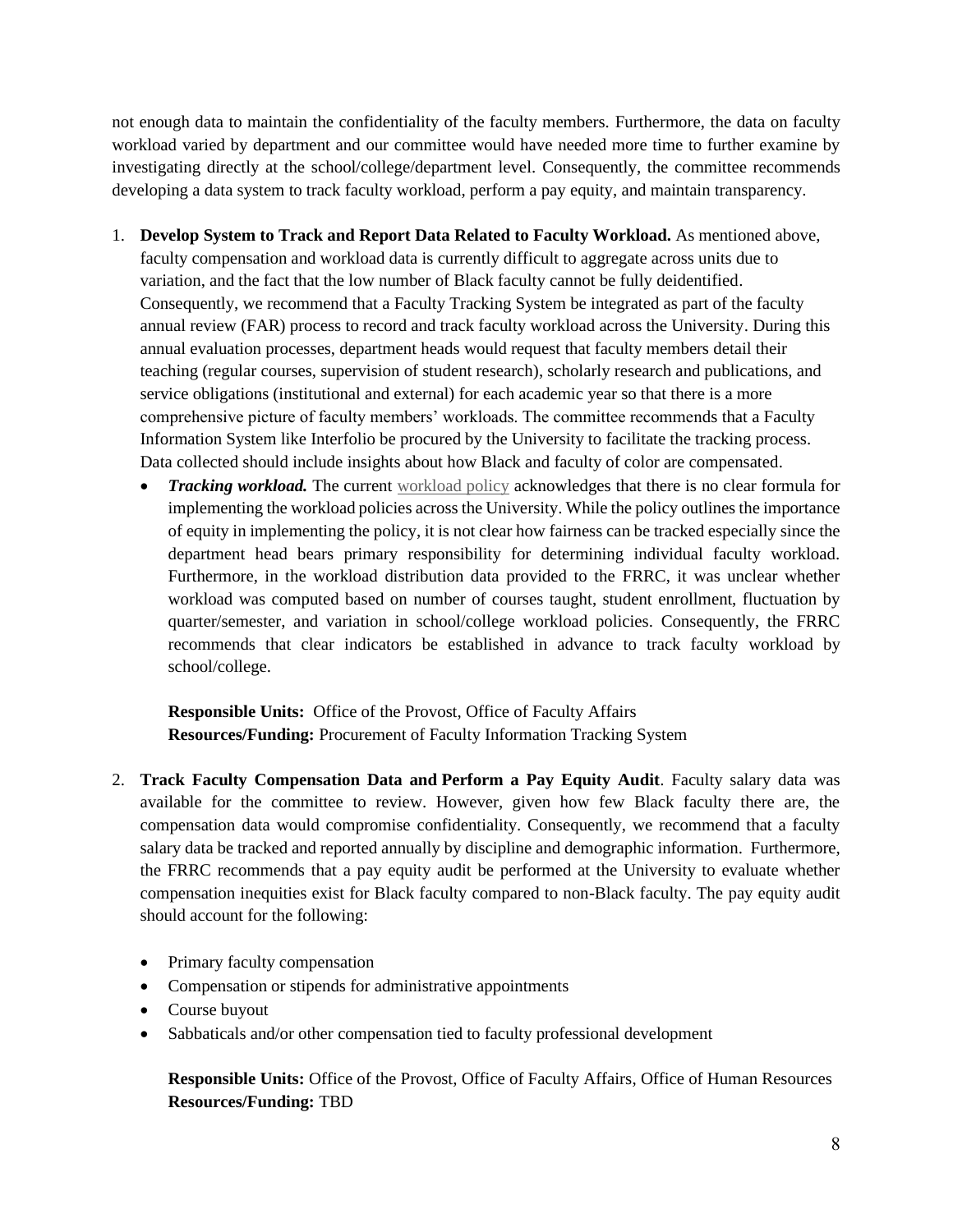- 3. **Maintain Transparency in Tracking and Reporting Faculty Workload Data.** The FRRC believes that transparency is critical to building and sustaining an antiracist organization. Consequently, the committee recommends that workload data entered in the Faculty Tracking System as part of the faculty annual review (FAR) be aggregated and made available to department faculty, deans, and the Office of the Provost.
	- *Workload appeal process.* Should grievances emerge related to perceived disparities in workload, the current workload policy provides the option for faculty to appeal. However, it is unclear whether faculty are aware of this process and whether it was assessed two years after it was implemented as noted in the policy. Therefore, the FRRC recommends that the process be re-examined if it had not already been and communicated with faculty through the proper channels as part of the implementation of workload tracking and transparency.

**Responsible Units:** Office of the Provost, Office of Faculty Affairs, Office of Equality and Diversity

**Resources/Funding:** Procurement of Faculty Information Tracking System

# **Faculty Development Initiatives**

<span id="page-13-0"></span>There is not enough data that tracks the career advancement of Black Faculty at Drexel University. For example, we do not know why Black Faculty who have joined Drexel leave at higher rates compared to all fulltime faculty. For instance, during the five-year period from 2016-2020, there was a 19.2 percent decrease in all fulltime faculty at Drexel, the decrease among Black faculty was substantially higher at 30.1 percent. As a result, we make the following faculty development recommendations with specific regard to retaining Black Faculty.

- 1. **Be intentional about data collection to track who is retained and who is not, and why.** We also lack information about timelines for promotion and tenure for Black faculty compared to White faculty.
	- Conduct exit interviews with every faculty who leaves Drexel. Retain qualitative and quantitative information to compare by race, gender, etc.
	- Conduct yearly check-in interviews with every faculty who is promoted at Drexel. Bin this information by race, gender, etc.
	- Deans or Associate Deans should conduct these interviews, following an outline common to all schools and colleges, and the interviews should be documented and stored in a common repository for all units.
	- Hire an ARTF data analyst who is responsible for analyzing the interviews as well as other extant HR data about hiring, promotion, and terminations.

**Responsible Units:** Office of the Provost, Office of Faculty Affairs, Human Resources, and academic units.

**Resources/Funding:** ARTF data analyst salary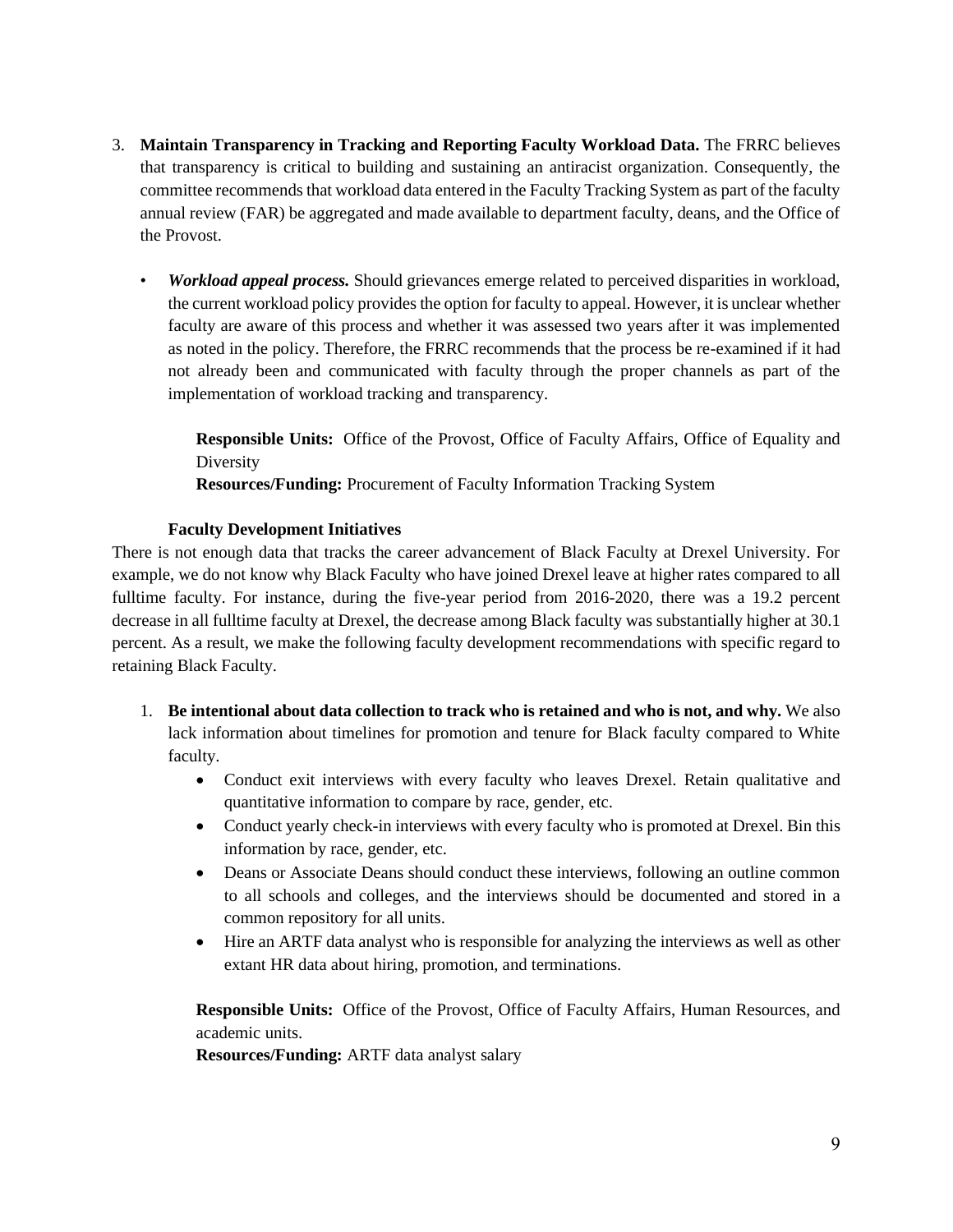- 2. **Develop and sustain University-wide professional development programs that are focused on supporting Black Faculty**.
	- Leverage University partnership with the National Center for Faculty Development and Diversity (NCFDD), which offers programs for faculty of color.
	- Implement other faculty development initiatives that complement services offered through NCFDD membership. This will require a designated professional staff to coordinate the initiatives.

**Responsible Units:** Office of the Provost, Office of Faculty Affairs **Resources/Funding:** NCFDD institutional membership; coordinating staff salary

- 3. **Develop and foster ongoing mentoring mechanisms for Black Faculty.** Ideally, both the mentor/sponsor and the person to be mentored/sponsored will be Black or another faculty from a minoritized group. However, due to the low numbers in representation of Black faculty at Drexel, this initiative can be extended to include faculty at other institutions in the Philadelphia area.
	- Community building- work with BFPSA at Drexel to build on their work supporting and mentoring Black faculty in our University.
	- Training opportunities: On how to be a mentor
	- Training opportunities: How to find a mentor
	- Networking Meetings
	- Panel Mentoring
	- Pay-it-forward design: Black faculty who received mentorship and are promoted should in turn mentor a more junior faculty member. This also helps to sustain the initiative.

**Responsible Units:** Office of the Provost, Office of Faculty Affairs, academic units **Resources/Funding:** Budget for affinity groups

- 4. **Create/designate and sustain financial and staffing resources at the unit level to direct Anti-Racism work in departments and colleges.** The source of these funds should come from senior University-level administration to fund positions that support ARTF initiatives, including those that affect faculty retention directly.
	- Allocate **diversity funds** as a percentage of each unit's operating budget to support department/college efforts in Anti-Racism work, e.g., to build community among Black Faculty, organize panels, etc.
	- Each unit should have a "*Chief Diversity Officer***,"** a compensated position that includes responsibilities such as working with the data analyst (from #1e) to understand what steps must be taken to correct biases, and who holds the unit accountable for putting into practice anti-racist programs for students and faculty.

**Responsible Units:** Office of the Provost, academic units **Resources/Funding:** NCFDD institutional membership; coordinating staff salary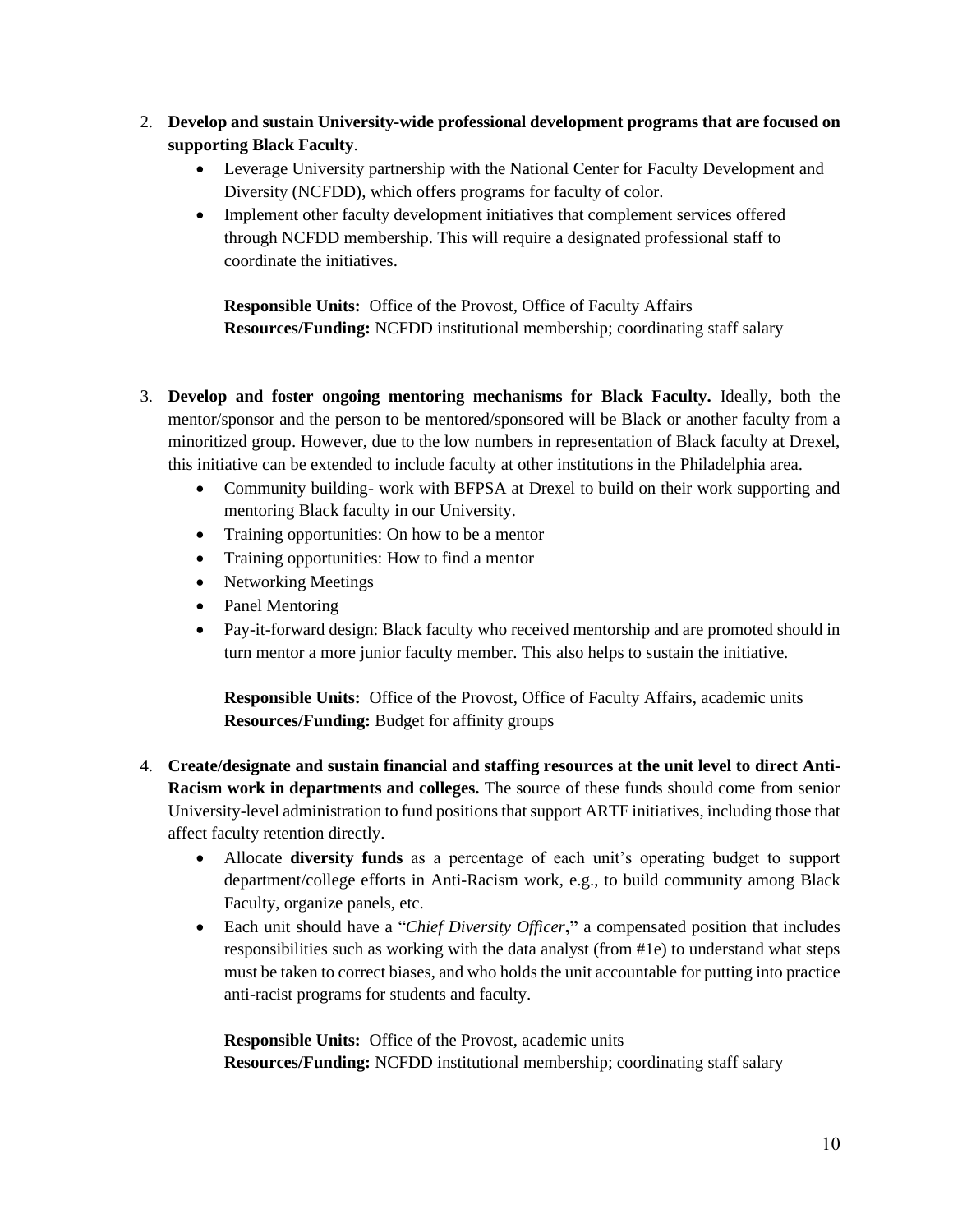5. Ensure equity in **service responsibilities** assigned to Black and other minoritized faculty. Imbalances in service load have a detrimental effect on career development, particularly when it involves the "invisible" service, that is not paired with compensation such as course buyouts. More details about this recommendation are outlined in the compensation and workload section of this report.

> **Responsible Units:** Office of the Provost, Faculty Affairs, academic units **Resources/Funding:** None

# **Recommendations for Creating a Culture of Belonging**

<span id="page-15-0"></span>*It's not enough to simply include people at the table, but to "amplify everyone's voices, clear barriers … and appreciate each other for our unique backgrounds." Eric Bastian*

# **Framing What We Mean by "Belonging"**

Faculty belonging is situated in feeling safe to share ideas, confident to speak up, and to be taken seriously. For many Black faculty members, initial orientations and mentorship proposals can fall short in acknowledging and grounding belonging as an important factor to their development. Cultivating a sense of belonging allows faculty members to feel welcomed and heard across all professional and social settings. It becomes paramount that authentic social connections are made with Black faculty members to really get the best and productive engagement. These authentic interactions<sup>9</sup> are key to enhancing the performance of faculty members. Diversity initiatives for Black faculty members target inclusion as being the primary goal without taking into account that for long term success, there needs to be a cultivated environment that allows for the sharing of resources, building of accountability, and the development of community.

1. **Sharing of Resources.<sup>10</sup>** For newly recruited Black faculty members, there can be a feeling of otherness, where you are fighting for resources. In truly building community and a sense of belonging, it is imperative that the faculty culture is one that allows these newly recruited faculty members to share resources and ideas, that allows new faculty members to flourish in their new departments.

> **Responsible Units:** Office of the Provost, Office of Faculty Affairs, academic units **Resources/Funding:** N/A

2. Building of Accountability.<sup>11</sup> Part of a sense of belonging is understanding that all interactions have the potential to be positive, but there can also be barriers in the sense of belonging. For many new Black faculty members, they have no one to turn to when they experience microaggressions; although these experiences may not rise to the level of reporting, they present barriers for growth. Creating and providing mechanisms where new faculty members can share their frustrations and engage in active problem solving, which will lead to accountability, is imperative for developing for a sense of belonging.

<sup>&</sup>lt;sup>9</sup> Insidehighered. (2015) Cultivate Belonging

<sup>&</sup>lt;sup>10</sup> Equity in higher ed. (2019) Redoubling Our Efforts: How Institutions Can Affect Faculty Diversity

<sup>&</sup>lt;sup>11</sup> Insidehighered. (2020) Institutional Mixed Messaging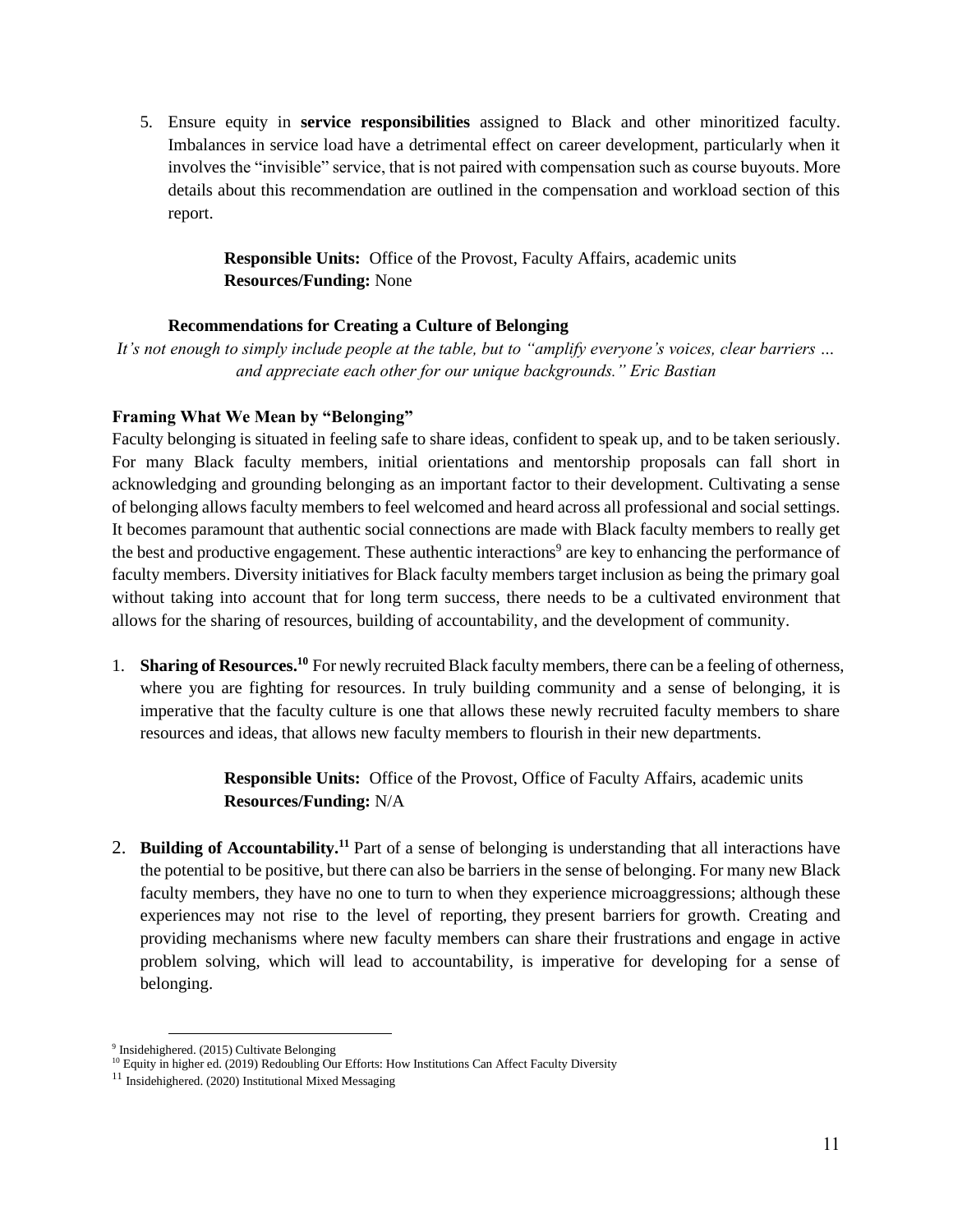**Responsible Units:** Office of the Provost (Faculty Diversity Administrator), Human Resources, Office of Equality and Diversity **Resources/Funding:** N/A

- 3. **Direct Onboarding Solutions.** Initial solutions framed by the National Center for Faculty Development & Diversity to help build a sense of belonging:
	- **Know how to say and spell the new person's name.**
	- **Take your new colleague seriously.**
	- **Make the unspoken rules explicit.**

**Responsible Units:** Everyone **Resources/Funding:** N/A

- 4. **The Development of a Community. <sup>12</sup>** New faculty members can find it difficult to make connections if they do not fit in with the established culture. Figuring out ways to open up a more diverse set of discussions and set of ideas is foundational for developing a safe community. It is through building these open sharing networks amongst the faculty with new hires that will allow for the growth of belonging.
	- **Resource Groups**

Affinity groups can be a critical resource as it provides faculty of color a relational space where they can feel safe to examine and interact with what their worlds present, especially when they are anxious or temporarily need a secure base to which to retreat. As an example of this, there are multiple "Colleague Resource Groups" and "Faculty Interest Groups" at Drexel and the one particular to Black faculty and staff is "Black faculty and professional staff association (BFPSA)." The Underrepresented Minority (URM) Faculty Group is another resource group that serves minoritized faculty, including Black faculty.

These "Colleague Resource Groups" should be further supported so that these groups can:

- i. Foster a supportive and inclusive culture at Drexel.
- ii. Increase visibility of Black faculty at Drexel.
- iii. Challenge stereotypes about Black faculty at Drexel.
- iv. Empower Black faculty to engage in intersectional identity work (e.g., how their personal and professional identities coalesce).
- v. Inform university-wide events that celebrate diversity (i.e., Black history month, Hispanic heritage month, Native American month, etc.),
- vi. Award scholarships to the top talent in their respective affinity group.
- vii. Host engaging speakers on minority issues.

**Responsible Units:** Office of the Provost (Faculty Diversity Administrator), Office of Equality and Diversity

**Resources/Funding:** Funding for affinity group programming

<sup>&</sup>lt;sup>12</sup> Insidehighered. (2019) College faculty have become more racially and ethnically diverse, but remain far less so than students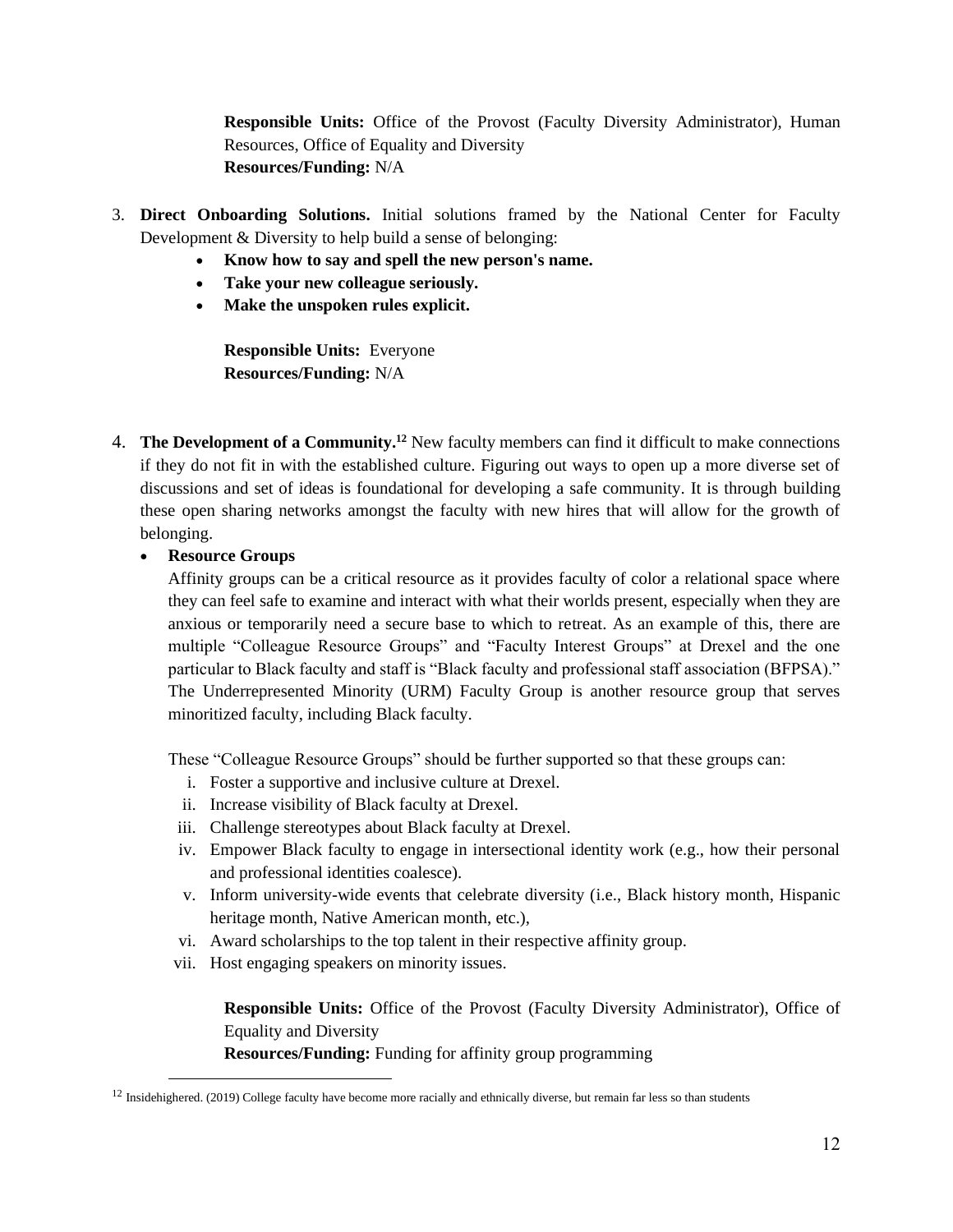5. **Opportunities for Collaborating Across Disciplines.** Opportunities to collaborate across disciplines can impact belongingness by expanding Black faculty's network of colleagues at Drexel University. The **Drexel Areas of Research Excellence (DARE)** is one fine example of an initiative that encourages interdisciplinary collaboration among faculty. It would help to assess if DARE has enabled faculty of color, particularly Black faculty to break disciplinary silos and engage with colleagues in different colleges for pursuing grant applications.

In 2014, the Collaborative on Academic Careers in Higher Education (COACHE) researchers interviewed leaders from member institutions on initiatives that foster collaboration across disciplines. Some examples of such initiatives from other colleges/universities are included in Appendix A.

> **Responsible Units:** Office of the Provost, Office of Research and Innovation **Resources/Funding:** Funding for transdisciplinary collaboration initiatives

6. **Work/Life Balance.** To recruit and retain talented Black faculty, it is vital for Drexel to provide resources and programs to enable them to maintain a healthy and sustainable work/life balance. In 2015, the World at Work Alliance<sup>6</sup> cited 16 higher education institutions for helping their employees achieve better work-life balance. Across these higher education institutions (HEI), programs for individual faculty support and family support are presented together typically as initiatives under an institution's Human Resource office. A list of examples of exemplary benefits and policies that several HEIs have implemented that Drexel should adopt to promote better work life balance for Black faculty and to attract talented scholars to our institution can be found on Appendix A of this report.

# **Responsible Units:** Office of Faculty Affairs, Human Resources **Resources/Funding:** N/A

- 7. **Family Policies.** Currently, Drexel University has family policies centered on the Family and Medical Leave Act (FMLA), non-FMLA leave of absence, personal leave of absence, and military leave, yet other HEIs (such as the ones noted above) provide more expansive policies to faculty members. In order to remain competitive in attracting top Black scholars and researchers to our institution, Drexel needs to review and update their family policies. Drexel should adopt recommendations, such as those presented in a report by the Center for the Education of Women  $(CEW)^7$  housed at the University of Michigan, of "family friend policies" across 255 HEIs that have helped these universities recruit and retain talented faculty, and similar policies should be adopted by Drexel as well:
	- Allowing reduced appointments for both serious medical reasons e.g., injured child/spouse/partner, and short-term transition from maternity (or paternity) leave.
	- Employment assistance for spouse/partners, which was cited in the previous section for institutions with some of the best work/life balance programs.
	- Paid dependent care leave e.g., maternity/paternity leave, adoptive parent leave, elder care leave (these were programs that were also present in institutions that were highly rated for their work/life programs).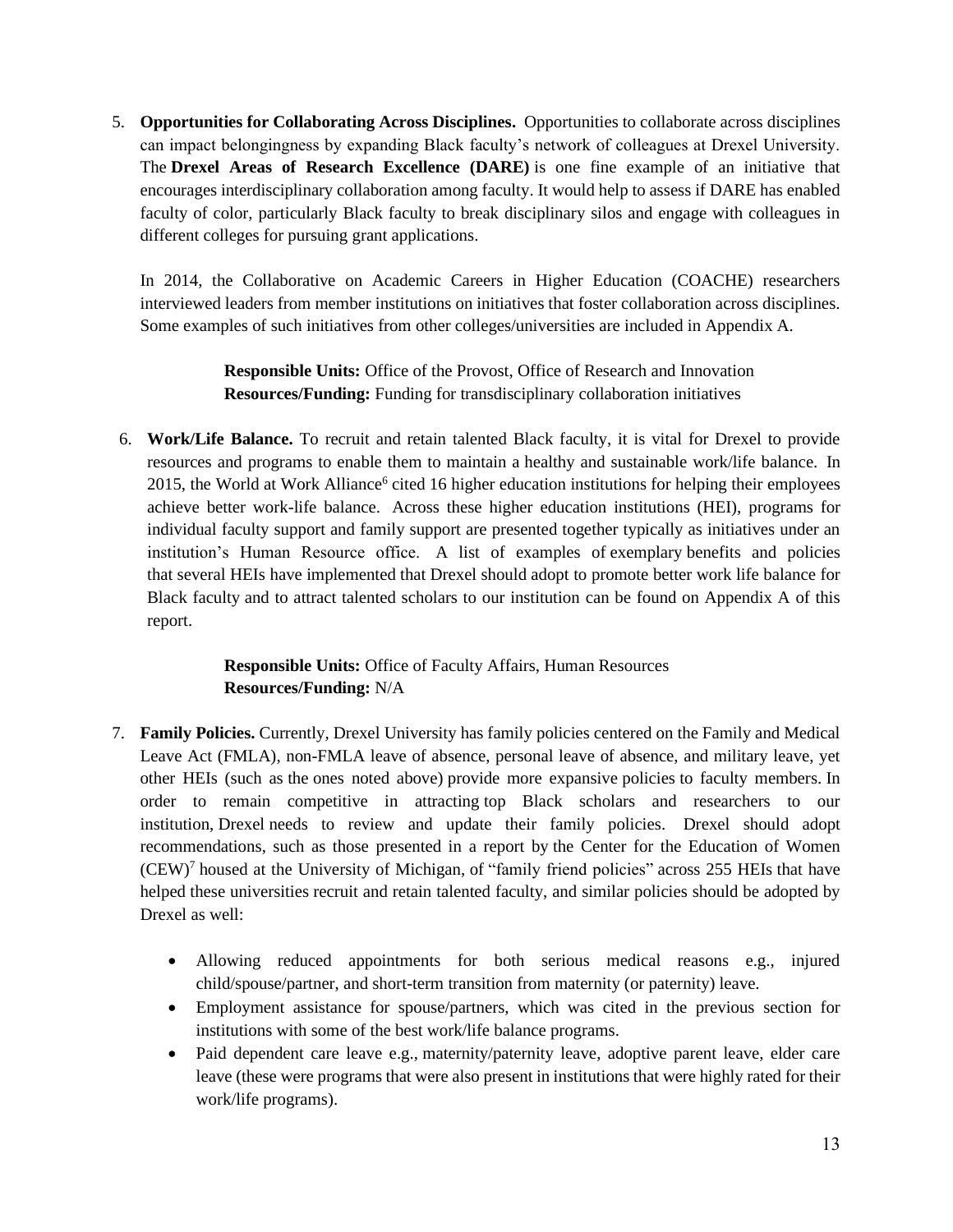It is important to also implement policies that support Black faculty at different stages of their academic career who are faced with ever-changing demands ranging from becoming new parents to helping to care for an elderly parent (Sallee & Lester, 2009).

**Responsible Units:** Office of Faculty Affairs, Human Resources, Office of Equality and Diversity **Resources/Funding:** N/A

- 8. **Transparency.** Columbia University released a report in 2018 that examined how women and underrepresented faculty at the university experienced certain aspects of academic life, such as worklife balance and climate. One specific area that was reported was that of "Policy, Process, and Transparency" that referred to how faculty were concerned about "unclear policies and decisionmaking processes" (Columbia University, 2018, p. 4)<sup>9</sup>. Transparency around university and departmental policies and processes have critical implications in how Black faculty are promoted and encouraged to apply for leadership positions, their ability to access resources to support their research and scholarship and navigate complex institutional networks and systems. Columbia's internal report offers recommendations that Drexel should implement (if these policies do not already exist) to promote greater transparency and institutional knowledge of decision-making policies and processes for Black faculty:
	- Ensure that all departments, centers, and institutes have updated by-laws accessible online, and that department and college policies are clearly communicated to all faculty and department administrators.
	- Develop and review by-laws with clear guidelines for selecting administrators, such as chairs or directors, and how teaching and administrative service are distributed among faculty.
	- Establish and enforce conflict of interest policies for distribution of department/center/institute resources and hiring personnel.
	- Evaluate policies for the distribution and appointment of named chairs.

**Responsible Units:** Office of the Provost, Office of Faculty Affairs, Human Resources, Office of Equality and Diversity **Resources/Funding:** N/A

#### **Conclusion**

<span id="page-18-0"></span>The Faculty Recruitment and Retention Committee of the Antiracism Task Force anticipates that implementing the recommendations put forth in this report to promote the hiring and retention of Black faculty, will lead to an increase in the representation of Black faculty from the current 4.1 percent to 10 percent during the five-year period from 2021-2026.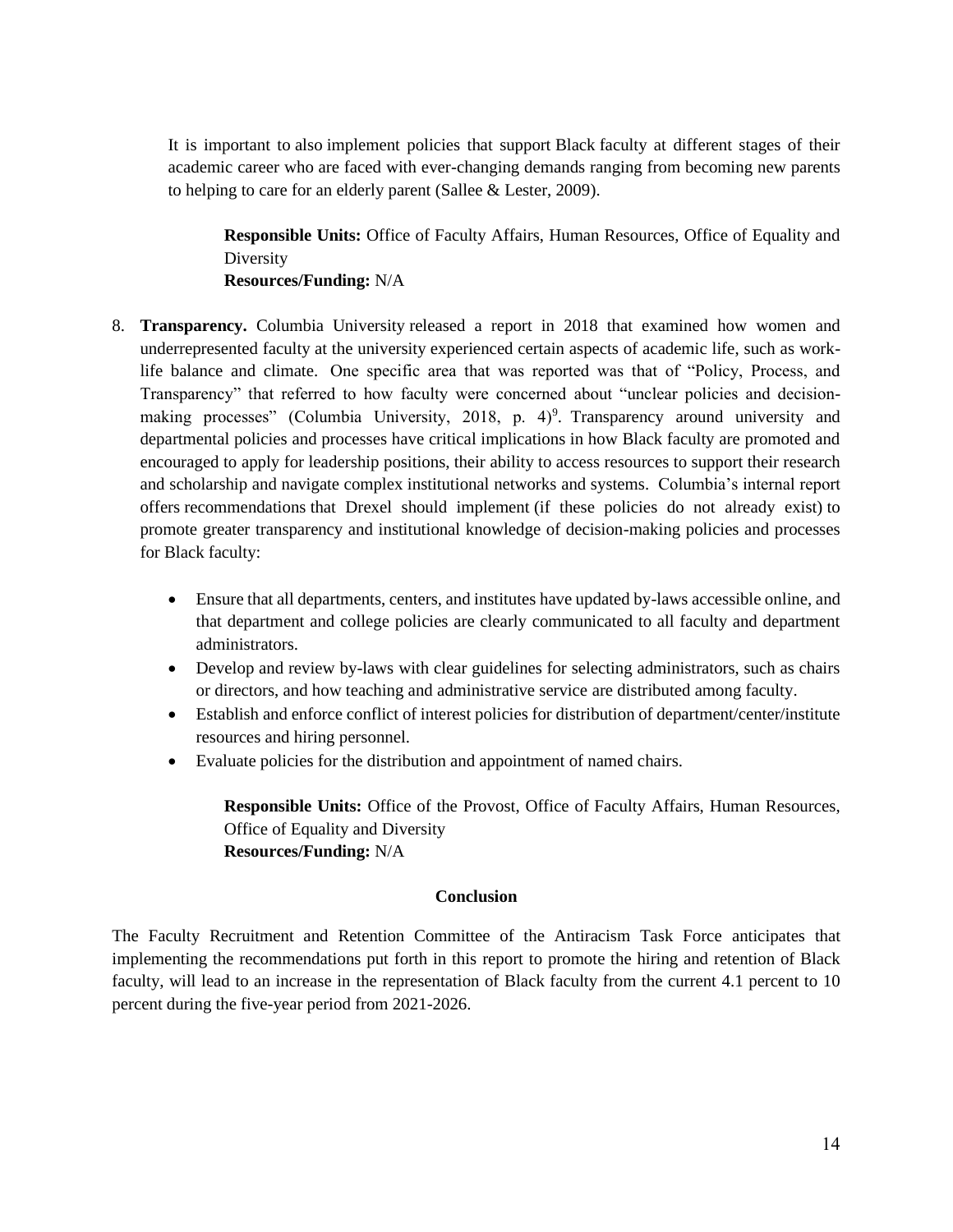# **Appendix A: List of Some Institutions Reviewed and Referenced**

# <span id="page-19-0"></span>Faculty Recruitment

- 1. Austin Peay State University, faculty recruitment handbook for department chairs [https://www.apsu.edu/academic-affairs/faculty/department\\_chair\\_handbook/recruitment-and](https://www.apsu.edu/academic-affairs/faculty/department_chair_handbook/recruitment-and-hiring-of-faculty.php)[hiring-of-faculty.php](https://www.apsu.edu/academic-affairs/faculty/department_chair_handbook/recruitment-and-hiring-of-faculty.php)
- 2. Belmont University, future faculty diversity initiatives <https://www.belmont.edu/academics/faculty-fellows/index.html>
- 3. Brandeis Faculty Diversity Grants [https://www.brandeis.edu/provost/letters/2016-2017/4-19-](https://www.brandeis.edu/provost/letters/2016-2017/4-19-17-diversity-grants.html) [17-diversity-grants.html](https://www.brandeis.edu/provost/letters/2016-2017/4-19-17-diversity-grants.html)
- 4. Eastern Kentucky University, Faculty Diversity Incentive [https://diversity.eku.edu/university](https://diversity.eku.edu/university-diversity-faculty-recruitment-and-retention-incentive-fund-department-report)[diversity-faculty-recruitment-and-retention-incentive-fund-department-report](https://diversity.eku.edu/university-diversity-faculty-recruitment-and-retention-incentive-fund-department-report)

# **Faculty Affinity Groups** Examples

• **Florida State University**.<https://diversity.fsu.edu/get-involved/affinity-groups>

# Work/Life Balance Policies – Examples at IHEs

- **Brown University** has provided benefits and policies that cover vital supports for families such as, child care subsidy, alternative work arrangements, and faculty parental leave: [https://www.brown.edu/about/administration/human-resources/worklifewellness](https://www.brown.edu/about/administration/human-resources/worklifewellness-brown/worklife-benefits-and-policies)[brown/worklife-benefits-and-policies](https://www.brown.edu/about/administration/human-resources/worklifewellness-brown/worklife-benefits-and-policies)
- J**ohns Hopkins University** offers a Dual Career Services program to help recruit and retain talented faculty by assisting their spouses/partners in identifying job opportunities within the university and/or in the Baltimore/DC area. [https://facultyaffairs.jhu.edu/home/work-life](https://facultyaffairs.jhu.edu/home/work-life-balance/)[balance/](https://facultyaffairs.jhu.edu/home/work-life-balance/)
- **Northwestern University** provides benefits and resources for faculty to address professional and personal needs including, an extension of the probationary period for tenure track faculty for birth, adoption, child rearing, and offering financial assistance to pay for childcare, and faculty wellness programs. [https://www.northwestern.edu/hr/benefits/work-life/view-benefits-by](https://www.northwestern.edu/hr/benefits/work-life/view-benefits-by-audience.html#faculty)[audience.html#faculty](https://www.northwestern.edu/hr/benefits/work-life/view-benefits-by-audience.html#faculty)
- **Cornell University** also offers a Dual Career Program to help spouses/partners of tenured or tenure track faculty search for a job in the Ithaca area. Along with child and elder care resources, Cornell also offers faculty a Dependent Care Travel Fund to cover indirect expenses related to childcare costs incurred during professional

travel. <https://facultydevelopment.cornell.edu/worklife-dual-career/>

Collaborating Across Disciplines

• **University of North Carolina at Chapel Hill:** At UNC, events, and projects such as the campuswide research project, 'Water in Our World,' get faculty to share ideas and collaborate across disciplines on important issues. Faculty members are encouraged to collaborate with other local universities, too.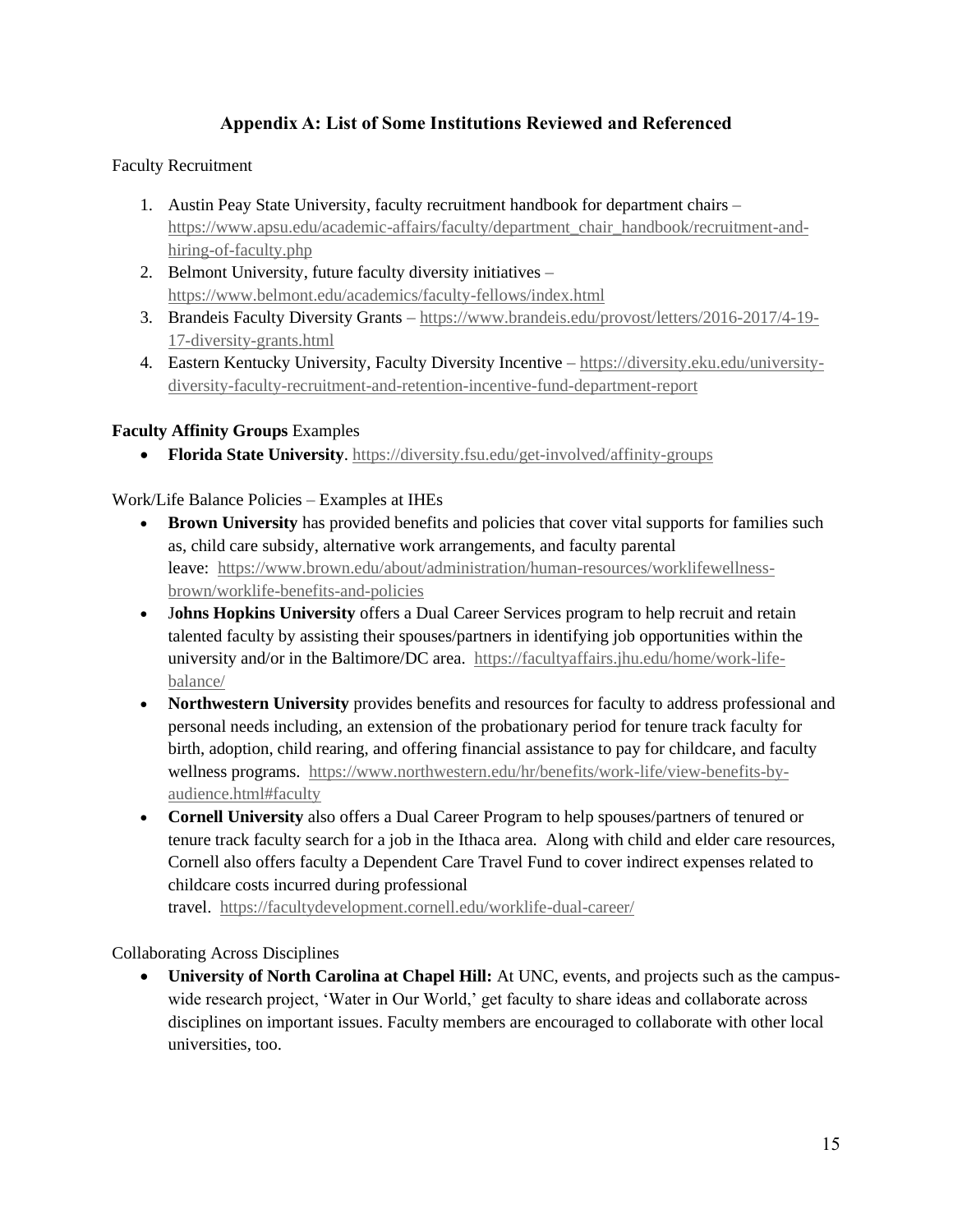- **Stonehill College:** To support interdisciplinary work, Stonehill transformed its Martin Institute for Law and Society into a building primarily used for programs that tap into multiple departments.
- **University of Saint Thomas (MN):** Putting real resources behind its values, St. Thomas encourages interdisciplinary work with faculty grants ranging from \$1,000 to \$3,000 for the development of a team taught or the revision of an existing one.
- **Christopher Newport University:** CNU hosts forums throughout the year for faculty to talk about work with their colleagues. The Office of Sponsored Programs plays a key role in creating and fostering a collaborative environment for faculty researchers and sponsored programs.